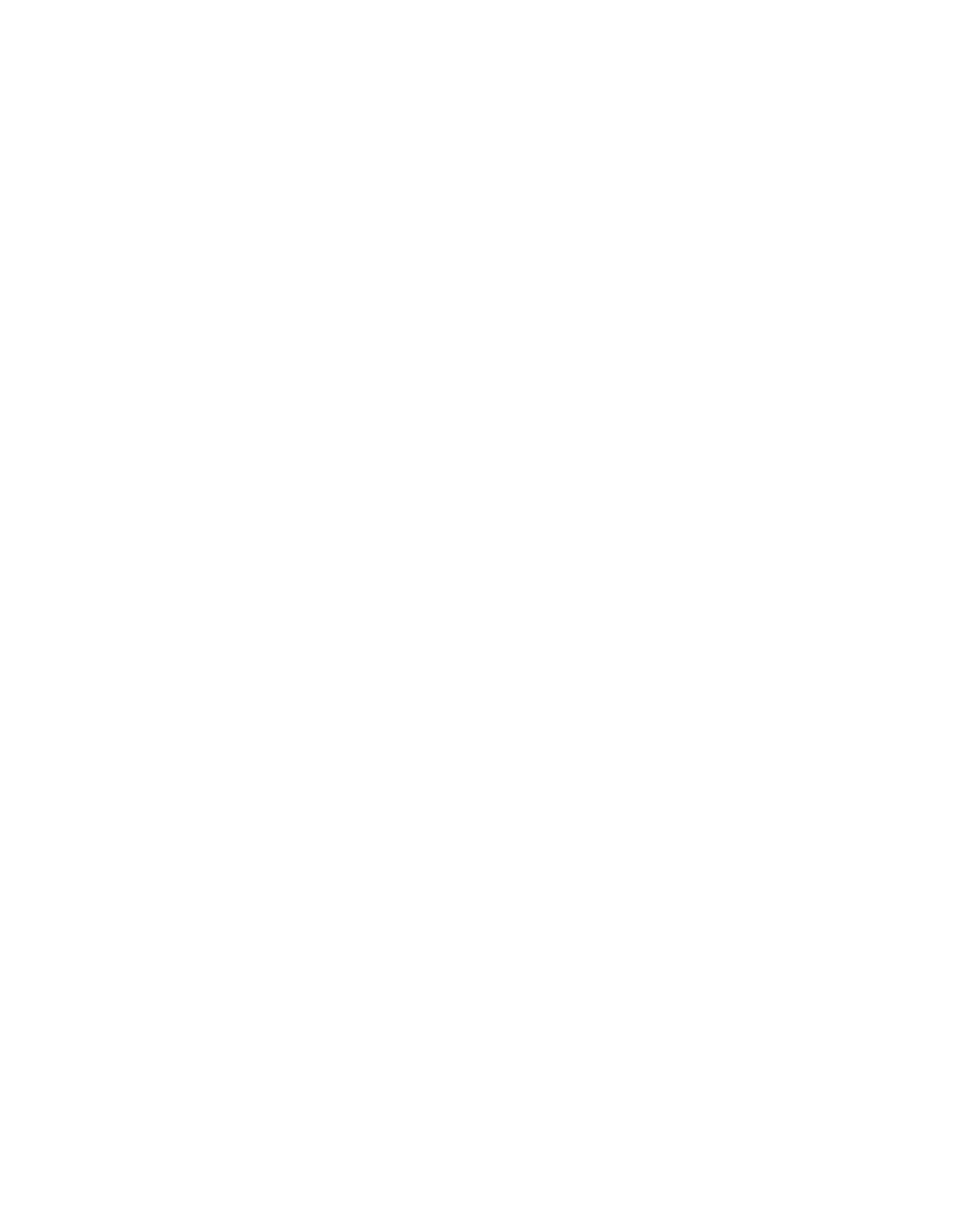# List of Figures

|--|--|

# List of Tables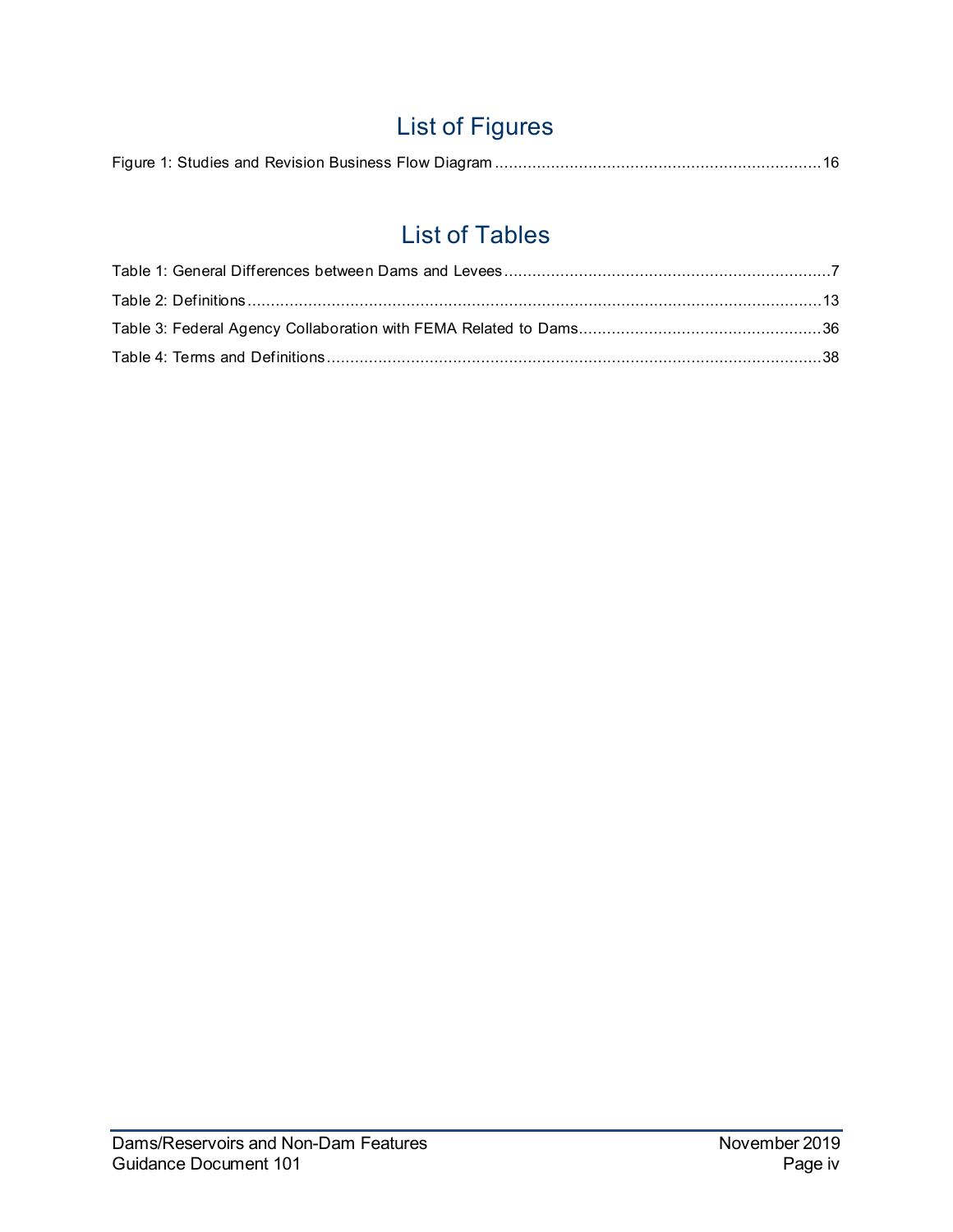# Acronyms and Abbreviations

| <b>Acronym/Abbreviation</b> | <b>Spelled-Out Term</b>                                   |
|-----------------------------|-----------------------------------------------------------|
| <b>ASDSO</b>                | Association of State Dam Safety Officials                 |
| <b>BFE</b>                  | <b>Base Food Elevation</b>                                |
| <b>BLM</b>                  | U.S. Bureau of Land Management                            |
| <b>BW12</b>                 | Biggert-Waters Flood Insurance Reform Act of 2012         |
| CCO                         | <b>Consultation Coordination Officer</b>                  |
| CEO                         | <b>Chief Executive Officer</b>                            |
| <b>CFR</b>                  | Code of Federal Regulations                               |
| <b>CLOMR</b>                | Conditional Letter of Map Revision                        |
| <b>CTP</b>                  | Cooperating Technical Partners (Program)                  |
| DMA <sub>2K</sub>           | Disaster Mitigation Act of 2000                           |
| <b>DOT</b>                  | Department of Transportation                              |
| EAP                         | <b>Emergency Action Plan</b>                              |
| EM                          | <b>Engineer Manual</b>                                    |
| <b>ER</b>                   | <b>Engineering Regulation</b>                             |
| <b>FEMA</b>                 | Federal Emergency Management Agency                       |
| <b>FERC</b>                 | Federal Energy Regulatory Commission                      |
| <b>FHBM</b>                 | Flood Hazard Boundary Map                                 |
| <b>FHWA</b>                 | Federal Highway Administration                            |
| <b>FIRM</b>                 | Flood Insurance Rate Map                                  |
| <b>FIS</b>                  | Flood Insurance Study                                     |
| <b>FPA</b>                  | Floodplain Administrator                                  |
| <b>GIS</b>                  | Geographic information system                             |
| H&H                         | Hydrologic and hydraulic                                  |
| <b>HEC-ResSim</b>           | Hydrologic Engineering Center Reservoir Simulation System |
| <b>HMP</b>                  | Hazard Mitigation Plan                                    |
| <b>HOA</b>                  | Homeowner's Association                                   |
| <b>IBWC</b>                 | U.S. International Boundary and Water Commission          |
| <b>ICODS</b>                | Interagency Committee on Dam Safety                       |
| <b>LOMR</b>                 | Letter of Map Revision                                    |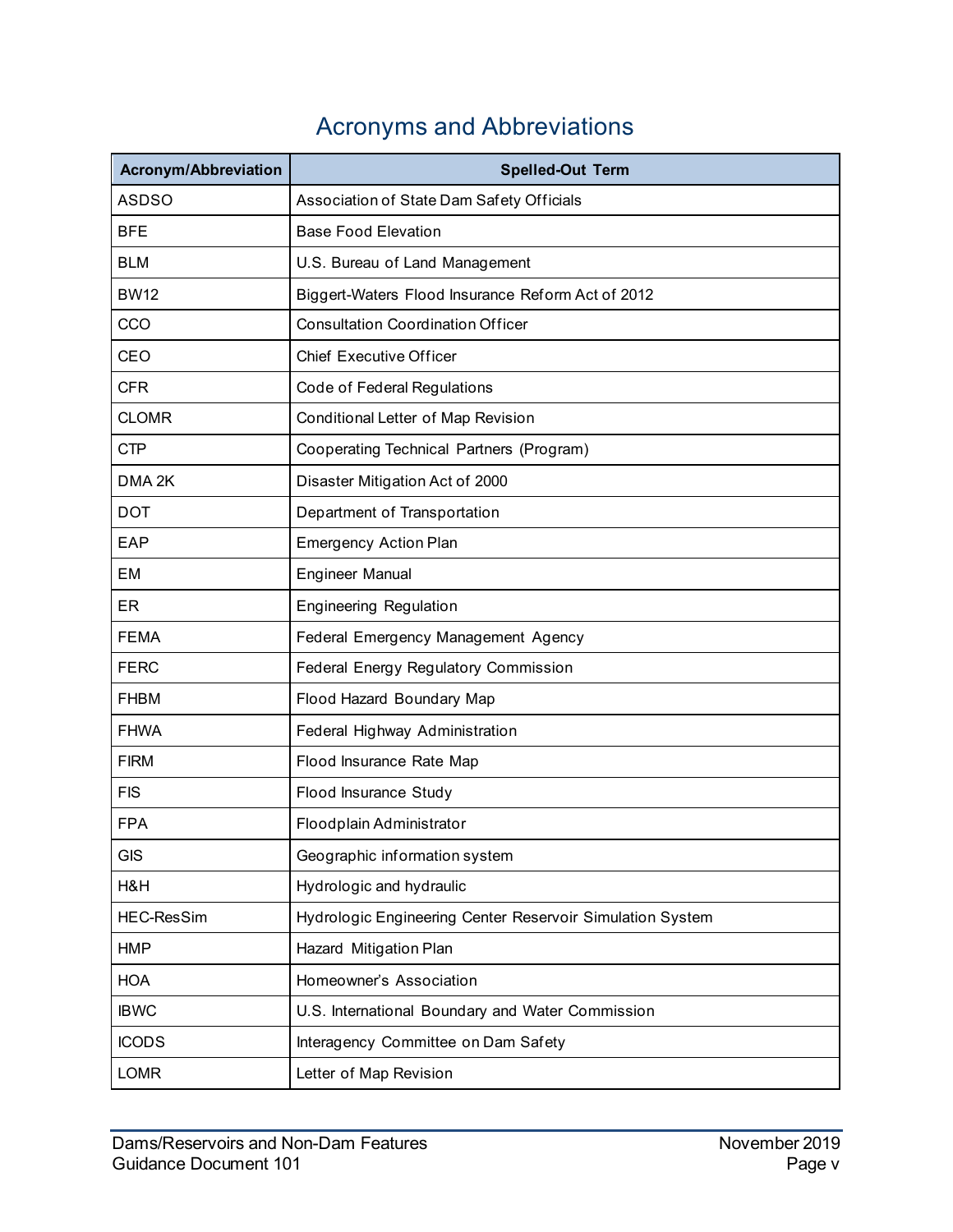| Acronym/Abbreviation | <b>Spelled-Out Term</b>                              |
|----------------------|------------------------------------------------------|
| <b>MSHA</b>          | Mine Safety and Health Administration                |
| <b>NDSP</b>          | National Dam Safety Program                          |
| <b>NDSRB</b>         | National Dam Safety Review Board                     |
| <b>NEH</b>           | National Engineering Handbook                        |
| <b>NFIP</b>          | National Flood Insurance Program                     |
| <b>NID</b>           | National Inventory of Dams                           |
| <b>NLD</b>           | National Levee Database                              |
| <b>NOAA</b>          | National Oceanic and Atmospheric Administration      |
| <b>NPS</b>           | <b>National Park Service</b>                         |
| <b>NRC</b>           | Nuclear Regulatory Commission                        |
| <b>NRCS</b>          | Natural Resources Conservation Service               |
| O&M                  | Operation and maintenance                            |
| <b>PMR</b>           | Physical Map Revision                                |
| <b>Risk MAP</b>      | Risk Mapping, Assessment, and Planning               |
| <b>SFHA</b>          | Special Flood Hazard Area                            |
| SOW                  | Scope of Work                                        |
| <b>TMAC</b>          | <b>Technical Mapping Advisory Council</b>            |
| <b>TVA</b>           | Tennessee Valley Authority                           |
| U.S.                 | <b>United States</b>                                 |
| <b>USACE</b>         | U.S. Army Corps of Engineers                         |
| <b>USBR</b>          | U.S. Bureau of Reclamation                           |
| <b>USC</b>           | <b>United States Code</b>                            |
| <b>USFS</b>          | U.S. Forest Service                                  |
| <b>USFWS</b>         | U.S. Fish and Wildlife Service                       |
| <b>USGS</b>          | U.S. Geological Survey                               |
| <b>WIIN</b>          | Water Infrastructure Improvements for the Nation Act |
| <b>WSEL</b>          | Water-surface elevation                              |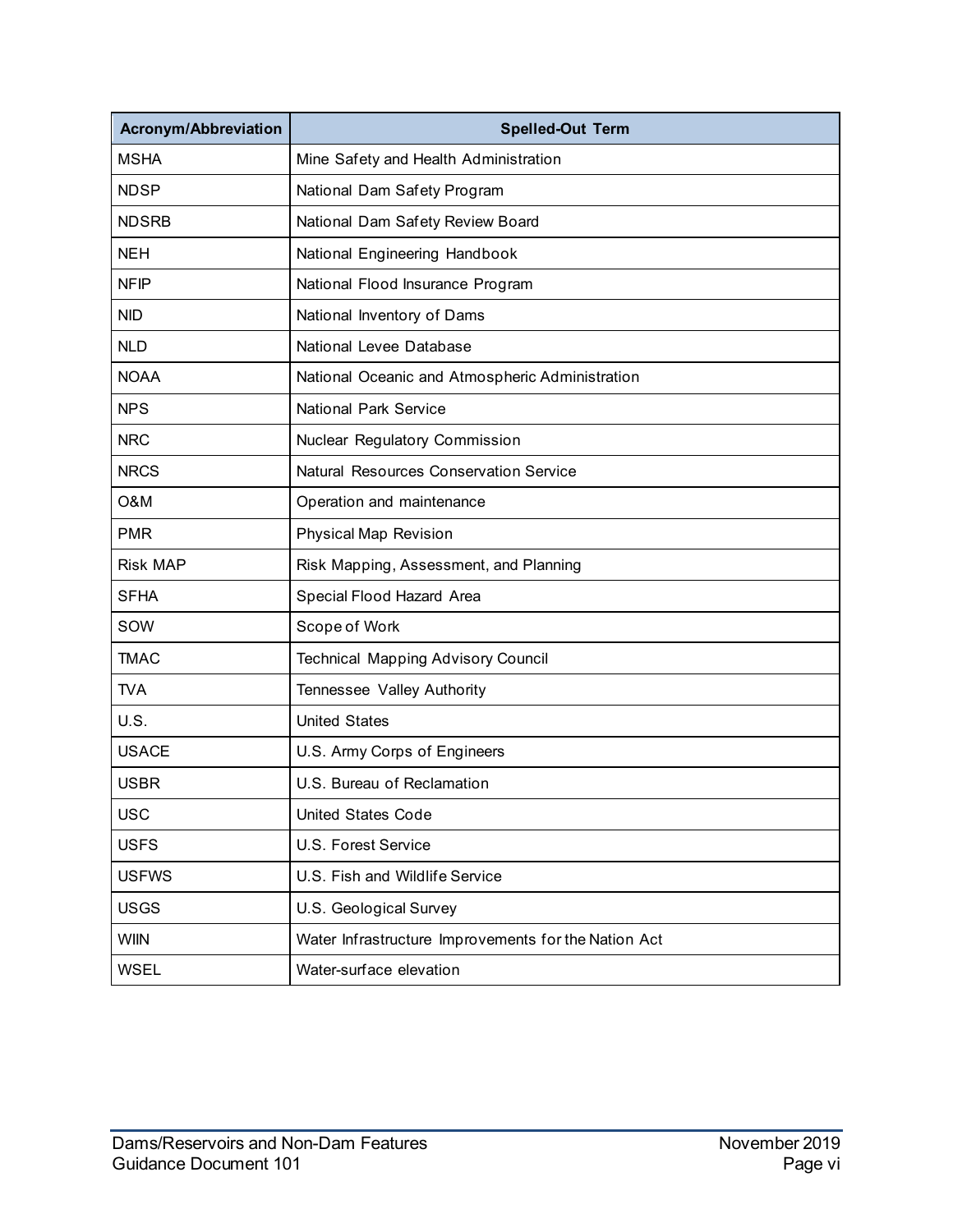## **1.0 Overview**

#### **1.1 Introduction**

This consolidated guidance document was prepared by FEMA, in support of the Risk MAP program, to promote sound and consistent implementation of National Flood Insurance Program (NFIP) regulations and mapping program standards that apply to dams/reservoirs and non-dam features.

From a FEMA flood mapping perspective, dams may be off-stream or function as obstructions located in the floodplain when they retain (or impound) floodwater by restricting outflow discharges to downstream areas. Dams may create a permanent water body or reservoir, or they may form a dry storage area used only for retarding floodwater.

For the purposes of this document, a non-dam feature is defined as a physical feature that is not designed, constructed, operated, maintained, or regulated as a flood-control structure, but may inadvertently confine flow during some flood events. Non-dam features (such as roadways and rail transit systems) cross the floodplain and restrict flow, creating incidental flood retention. They often are characterized by sizable embankments that function as dams. Some roadways are designed as dams and are subject to State dam safety regulations.

Canals that divert flow may include an embankment that is regulated as a dam or may serve as an obstruction in the floodplain that may function as a non-dam feature.

For purposes of this document, dams/reservoirs are human built as multi-purpose structures or for many primary uses, the most prominent being floodwater control, water supply, hydropower, irrigation supply, recreation, environmental protection, and firefighting. Dams may be subject to local, State, or Federal regulations. Federal agencies, such as the U.S. Army Corps of Engineers (USACE) and the U.S. Bureau of Reclamation (USBR), that own dams regulate their own dams. Several Federal agencies regulate non-Federal dams, such as the Federal Energy Regulatory Commission (FERC) and the U.S. Department of Labor, Mine Safety and Health Administration (MSHA) (mining dams). The Natural Resources Conservation Service (NRCS), which has designed thousands of dams in the United States (U.S.), does not own or operate dams. NRCSdesigned dams are either privately owned and operated or are owned and operated by project sponsors, typically a quasi-governmental entity that is subject to State dam safety regulations.

Non-dam features, for the purposes of this document, may be subject to review and approval by local, State, and Federal government officials and agencies; however, they generally are not subject to permits to impound water. The non-dam features may be designed to pass a design flood frequency event based on varying flood hazards, risks, and economic criteria.

This document provides current information on the mapping of dams/reservoirs and non-dam features and associated flood hazards. This document captures current standards and practices and, therefore, does not address all topics related to the identification of flood hazards and risks associated with dams/reservoirs and non-dam features.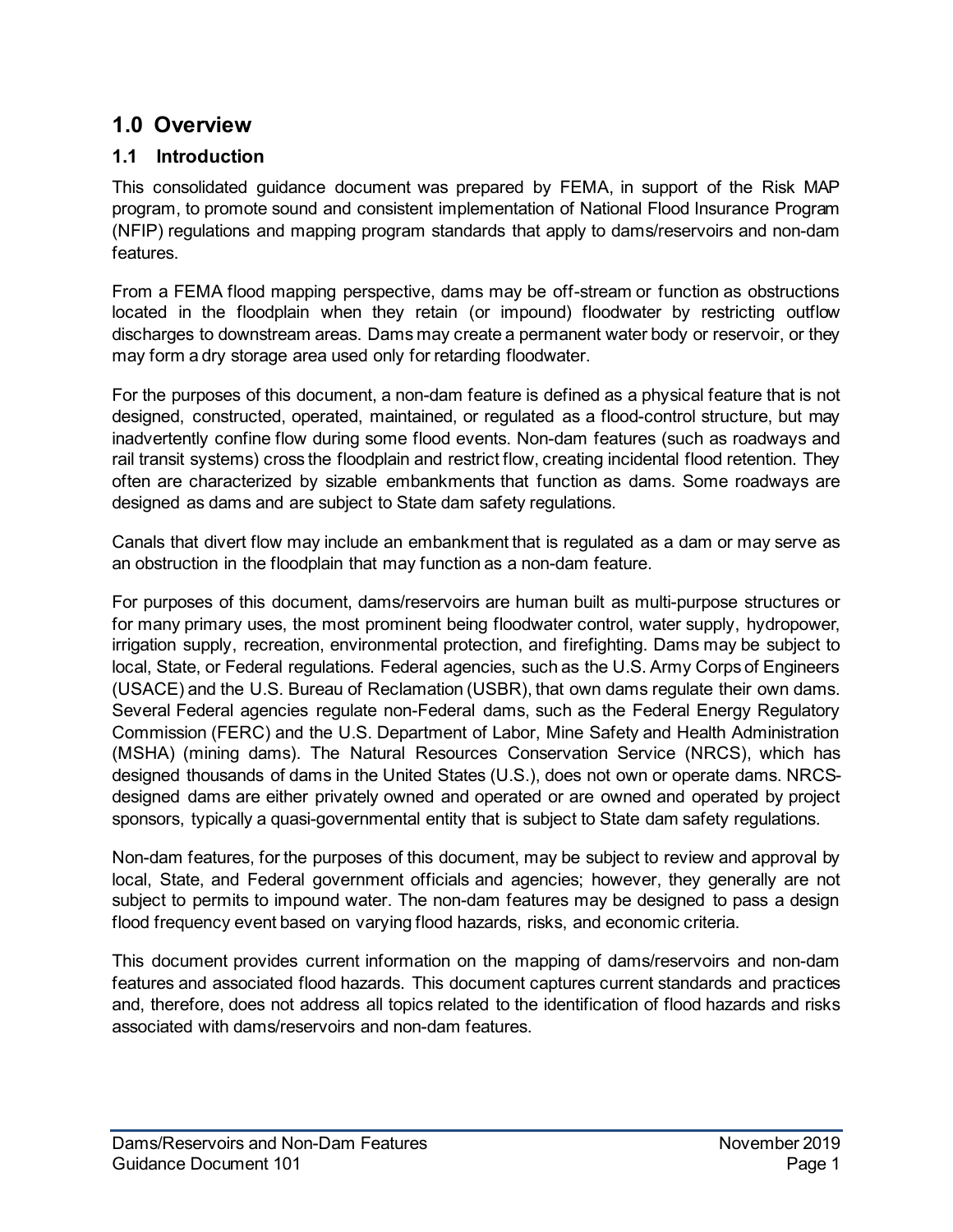The primary audiences for this document are:

- Communities, regional entities, Tribal entities, and State agencies, including those participating in the Cooperating Technical Partners (CTP) Program, referred to as CTPs
- FEMA Project Teams that are formed to carry out Flood Risk Projects for FEMA Regional Offices in support of the Risk MAP program
- FEMA Regional Office and Headquarters staff
- Dam safety professionals, dam safety regulators, dam owners and operators, and various planners involved with dam safety-related efforts

The FEMA Project Teams often include representatives of the FEMA Risk MAP providers, referred to as Production and Technical Services, Community Engagement and Risk Communication, Customer and Data Services, and Program Management providers.

In this document, the use of "FEMA" refers collectively to FEMA Regional Office staff and FEMA Headquarters staff.

The guidance in this document emphasizes the Risk MAP program vision of collaborating with local, regional, State, and Tribal entities throughout a watershed or project area to deliver quality data that increase public awareness and lead to mitigation actions that reduce flood risk to life and property. To achieve this vision, FEMA transformed its historic documents for flood hazard identification and mapping efforts into a more integrated process of identifying, assessing, communicating, planning, and mitigating flood-related risks aligned with the Risk MAP vision.

To accomplish this process, the appropriate analyses, mapping, and communication of risk of dams/reservoirs and non-dam features is necessary throughout the Risk MAP Flood Risk Project lifecycle. FEMA has prepared this consolidated guidance document in keeping with the Risk MAP vision.

### **1.2 Objectives**

This document provides guidance and recommendations on how to evaluate the impacts of floodretarding structures (dams and non-dam features) and how to incorporate them in the Flood Insurance Study (FIS) Reports and on the Flood Insurance Rate Maps (FIRMs) produced under the Risk MAP program. The purpose of this document is to provide a consistent engineering approach to include dams and non-dam features on these FEMA regulatory products.

This document either updates or supersedes applicable guidance included in Appendix C, "Guidance for Riverine Flooding Analyses and Mapping," of Guidelines and Specifications for Flood Hazard Mapping Partners, dated November 2009. Refer to Subsection 1.5.1 for additional details regarding prior guidance.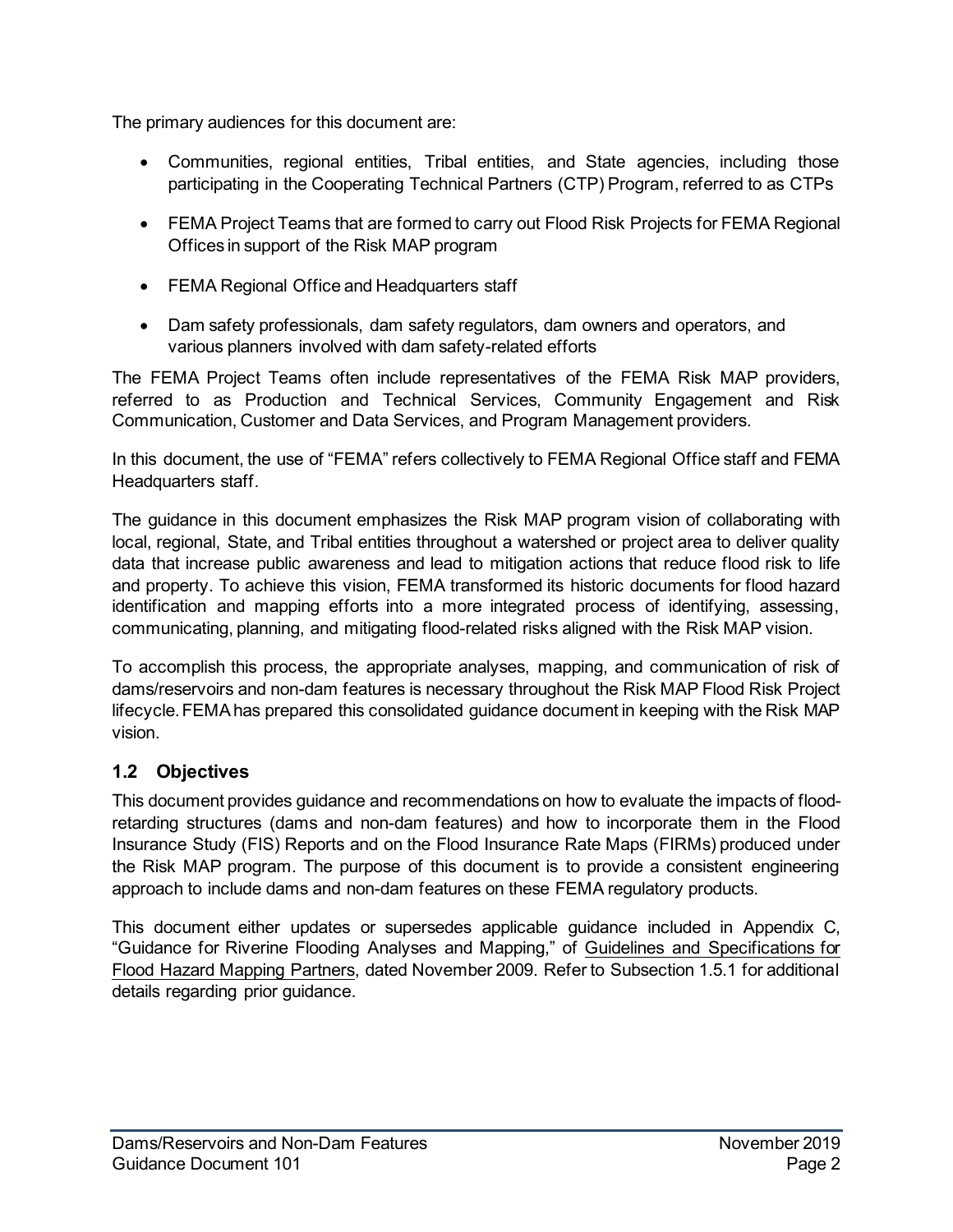#### **1.3 Limitations and Constraints**

The guidance document contains the following limitations and constraints:

- This document focuses on evaluating the impact of dams and non-dam features on the base (1-percent-annual-chance) flood for flood hazard mapping. Risk assessment concerning the possibility of a dam break is not considered.
- This document generally applies to steady-state hydraulic modeling related to developing Base Flood Elevations (BFEs) for Flood Risk Projects. FEMA is developing guidance for incorporating the flood-retarding effects of dams and non-dam features for use in unsteady-state and two-dimensional models; that guidance will be incorporated into this document when available.
- CTPs, Project Teams (FEMA, local and State providers that partner with FEMA to develop hydrologic and hydraulic [H&H] modeling and mapping, Risk MAP providers) can access the National Inventory of Dams (NID) database through USACE at <https://nid.sec.usace.army.mil/ords/f?p=105:1> when conducting the Discovery Phase of a Flood Risk Project and performing the H&H analyses.
- FEMA should be consulted for guidance to address unique or unusual modeling of floodretarding structures not clearly addressed in this document.
- This document is not intended to address the mandate of the Technical Mapping Advisory Council (TMAC), a Federal advisory committee established to review and make recommendations to FEMA, on matters related to the national flood mapping program authorized under the Biggert-Waters Flood Insurance Reform Act of 2012 (BW12) specifically related to levees and dams. TMAC recommendations will address the FEMA regulatory requirements for dams to comply with the following provisions of BW12:

"Section 100216 (A) (iii), (iv), and (v) authorized FEMA to identify, review, update, maintain, and publish National Flood Insurance Program Rate Maps with respect to areas of residual risk, including areas that are protected by levees, dams, and other flood control structures, including areas that could be inundated because of the failure of a levee, dam, or other flood control structure and the level of protection provided by flood control structures."

FEMA may amend this document in the future to include guidance on quantifying risk and the TMAC recommendations.

Subsection 1.4 provides guidance on when to evaluate the flood hazard reduction effects of dams and non-dam features and how to model and map the resultant flood elevations and floodplains.

### **1.4 Dams and Non-Dam Features (Flood-Retarding Structures to be Included)**

The FEMA Project Officer, in consultation with Project Team partners and State agencies involved in the flood risk study process, will decide when and how to include the impacts of dams and nondam features in the H&H modeling of flood hazards for Flood Risk Projects.

FEMA may consider the level of flood hazard reduction afforded by a dam or non-dam feature on the BFEs downstream of the dam or non-dam feature, as well as the aerial extent of the flood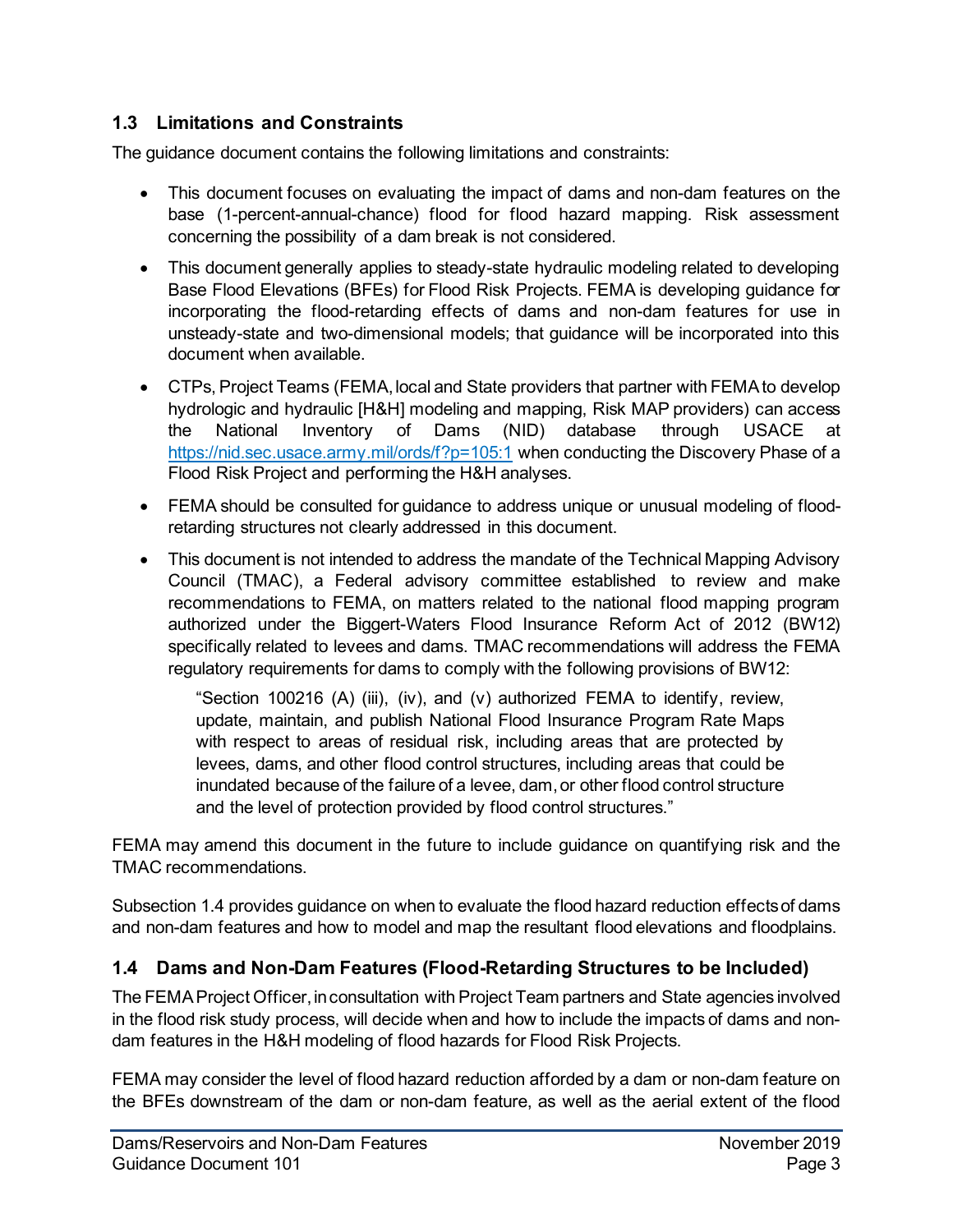hazard reduction when determining whether to include the flood hazard reduction in the modeling performed for the Flood Risk Project. FEMA also may consider the cost of modeling the hydrologic impacts of a dam or non-dam feature.

The Project Team should consider the technical guidance provided below in evaluating dams and non-dam features.

The flood-retarding effects (flow reduction to the downstream areas) of dams and non-dam features may be included in the Flood Risk Project if one of the following conditions is met:

- The dam is owned or operated by an agency or corporate entity (i.e., the Tennessee Valley Authority [TVA]) of the Federal Government and was designed or can provide a level of flood control for the base flood. This includes dams and dry flood-retarding structures with a primary function of providing flood reduction for the base flood, multipurpose dams with designed flood reduction for the base flood, and dams not designed for flood reduction that provide significant incidental floodflow reduction for the base flood. The determination of significant incidental floodflow reduction is based on impacts to the areal extent of downstream flood reduction and/or the BFE to downstream areas. Questions to be considered in the determination of significant incidental floodflow reduction include:
	- $\circ$  Does the floodflow reduction change the flood elevation of the base flood to the degree that it results in a BFE change shown on the FIRM?
	- $\circ$  Is the downstream stream reach with floodflow reduction limited in areal extent due to the influences of contributing sources of floodflows?
	- $\circ$  Is the base flood floodplain boundary shown on the FIRM that represents the floodflow reduction coincident with the base flood boundary without floodflow reduction at the scale of the FIRM?
- The dam is owned or operated by a government entity, such as a local or State government, or by a government-sanctioned publicly funded entity, such as a drainage and flood control district, watershed authority, or public water utility. The dam and/or dry flood-retarding features were designed with a primary function of providing flood hazard reduction for the base flood, are multipurpose dams with designed flood hazard reduction for the base flood, and/or are dams not designed for flood hazard reduction that provide significant incidental flood control for the base flood. The dam is compliant with all applicable regulations of the State or Federal agencies with review authority or regulatory authority to issue permits to operate and impound water and, if required, has a current permit with a State dam regulatory legislated dam safety program or a permit with FERC. Dams not subject to State or FERC regulations must have a documented structural stability analysis during the base flood (signed and stamped by a Professional Engineer) that states the dam will function during the base flood event and not fail. In addition, an operation and maintenance (O&M) plan is required.
- The dam is owned or operated by a non-government entity, such as a private dam owner or organization, or is a dam owned by a homeowner's association (HOA). The dam was designed with a function of providing flood hazard reduction for the base flood, is a multipurpose dam with designed flood hazard reduction for the base flood, and/or is a dam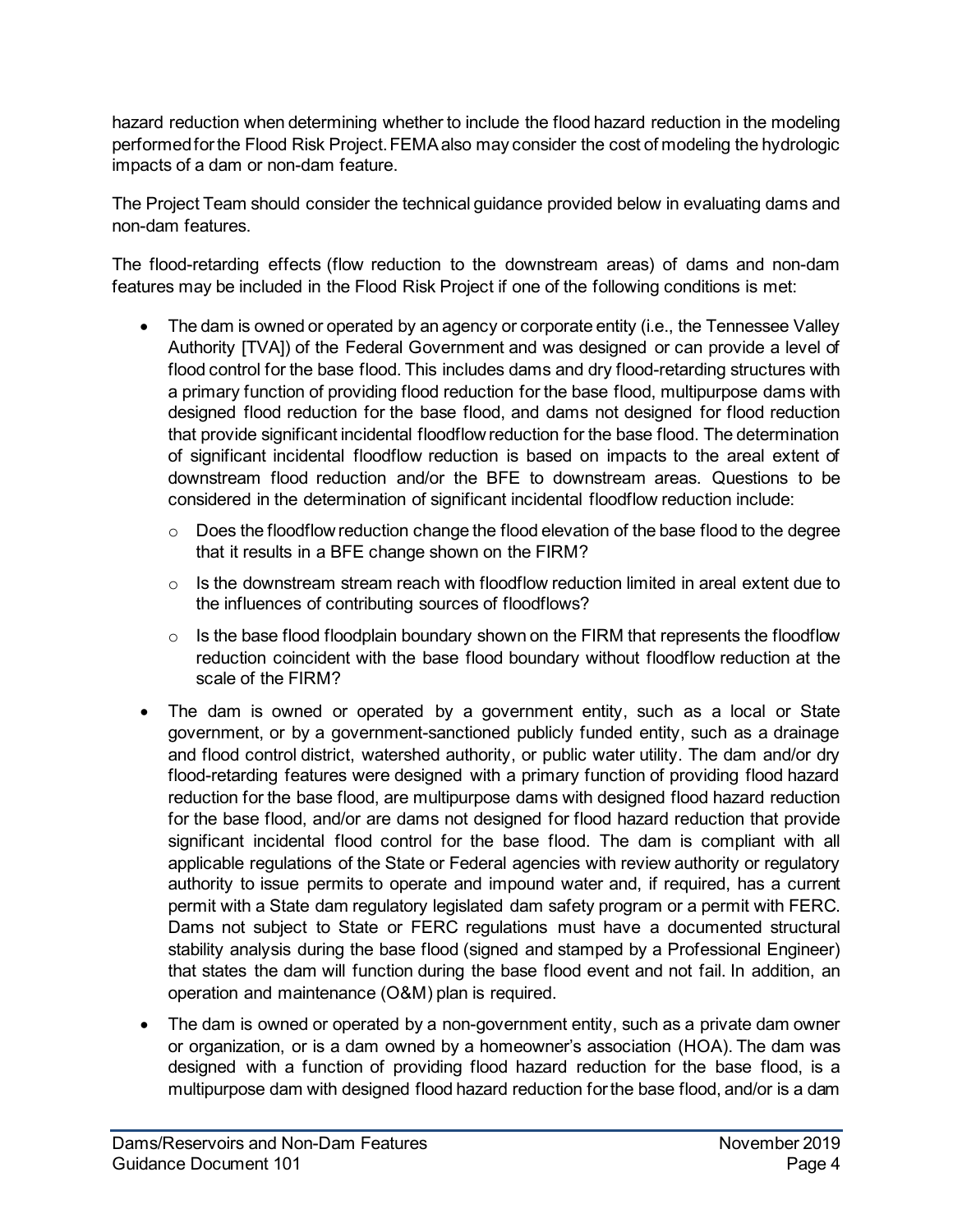not designed for flood hazard reduction that provides significant incidental flood control for the base flood. The dam owner provides a statement that the dam is compliant with all applicable regulations of the State or Federal agencies with regulatory authority to issue permits to operate and impound water and, if required, has a current permit with a Statelegislated dam safety program or a permit with the FERC. Dams not subject to State or FERC regulations must have a documented structural stability analysis during the base flood signed and stamped by a professional engineer that states the dam will function during the base flood event and not fail. In addition, an O&M plan is required.

- The non-dam feature is a roadway, railroad, lock, gate, or other structure, such as an irrigation canal, that incorporates earthen embankments into the water conveyance system that restricts the base flood and provides incidental flood control effects. The following factors will be considered when determining whether to include the incidental flood control effects in the H&H modeling for a Flood Risk Project:
	- $\circ$  The feature does not overtop during the base flood unless designed with overtopping protection to guard against failures.
	- $\circ$  The feature was designed hydrologically and hydraulically in such a way that may have resulted in flood hazard reduction for structures, such as a roadway and conveyance structures designed per State Department of Transportation (DOT) guidelines or the guidance of the U.S. Department of Transportation Federal Highway Administration (FHWA) Publication No FHWA-HIF-12-026, Hydraulic Design Series Number 5. The feature also has a documented structural/ geotechnical stability analysis that shows it will not fail during the base flood event. Or, the FEMA Project Officer makes the caseby-case decision based on engineering judgement that certain features, such as multilane interstate highways, have sufficient mass, designed conveyance systems, or have historical information to impact the base flood for the anticipated duration of ponding.
	- $\circ$  A covenant or agreement has been exercised by the non-dam feature owner and the local government with jurisdictional authority under the NFIP that ensures that the conveyance system will not be enlarged, thus reducing the flood storage, unless mitigated, and thereby increasing the base flood discharge downstream.
	- $\circ$  The non-dam feature will be adequately maintained to ensure it will function as intended and as included in the H&H modeling. O&M plans for State-owned and operated roadways that are subject to system operation and maintenance are not required to be provided. For other private non-dam features, a covenant or agreement has been exercised by the non-dam feature owner and the local government with jurisdictional authority under the NFIP that ensures that the feature will be maintained by the local government if not maintained by the private owner.

For dam and non-dam features for which flood hazard reduction is included in the hydrologic analysis, the flood elevations downstream of the dam or non-dam feature will be established based on the attenuated floodflow. The flood elevations upstream of the dam or non-dam feature are to be established at the routed flood elevation. The regulatory floodway upstream of the dam or non-dam feature should be modeled consistent with Subsection 3.2, "Storage Considerations," Floodway Analysis and Mapping, dated November 2016.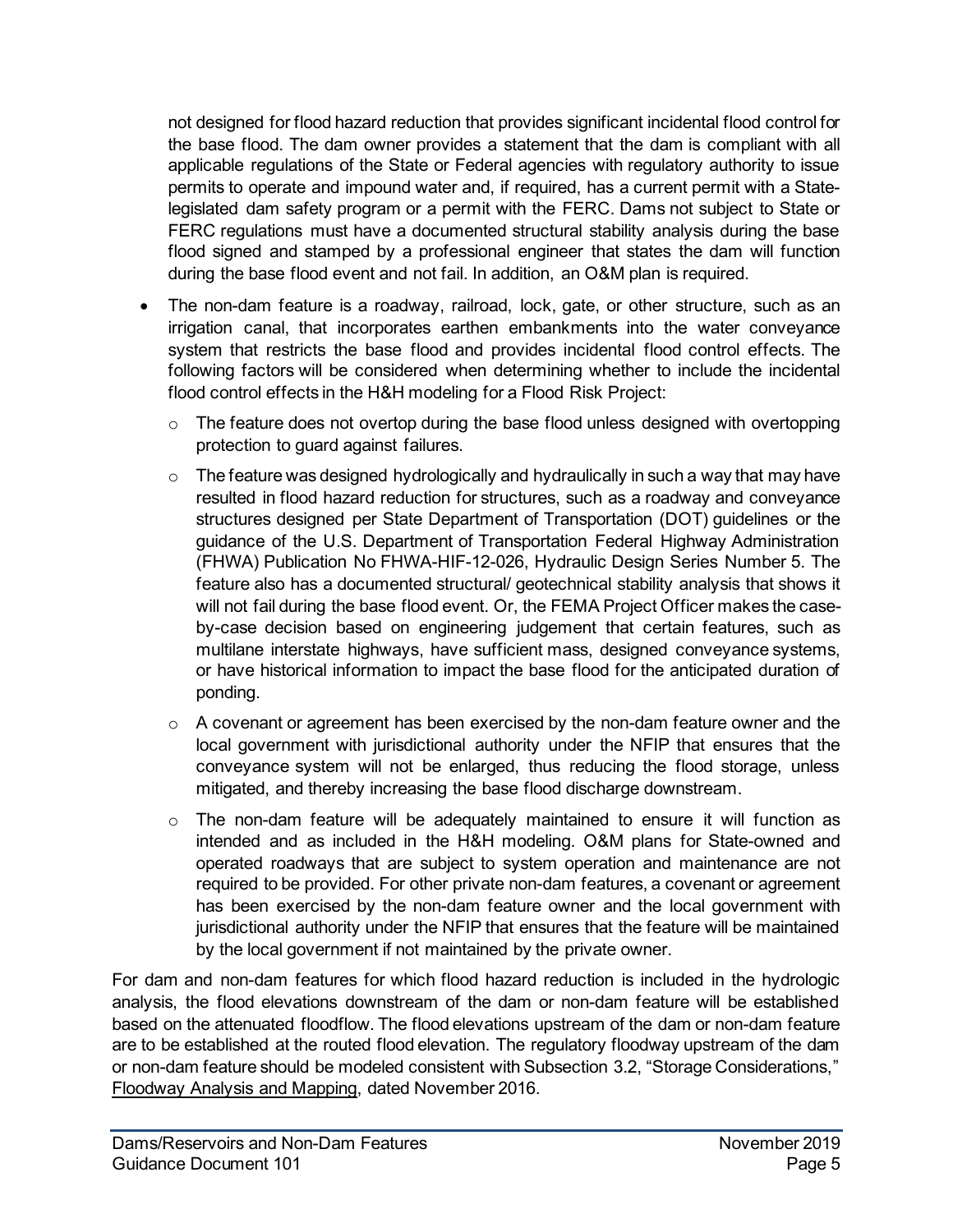For all other structures that do not meet the previously mentioned conditions and for which flood hazard reduction is not included in the hydrologic analysis, the flood elevations are to be established as follows:

- The backwater effects upstream of the structure may be established based on the routed elevations from a hydrologic model unless no hydrologic model routing was performed or the structure overtops during the base flood. If no hydrologic model routing was performed or the structure overtops during the base flood, the backwater effects are to be established assuming the structure remains in place and the top of the structure functions as a weir.
- Flood discharge reduction downstream of the structure is not to be included in the hydraulic modeling.

### **1.5 Prior Guidance and Historical Practices**

#### **1.5.1 Prior Guidance**

The consolidation of work that guided users through decades of dam-related procedures implemented during flood hazard mapping projects was incorporated into this document. This is intended to promote sound and consistent implementation of policies, regulations, and standards for dam-related flood hazard identification. This guidance enhances compliance with the NFIP regulations as cited in the Code of Federal Regulations (CFR) at Title 44, Chapter 1, Part 65 (44 CFR Part 65), incorporating portions of previous guidance documents and FEMA standards to facilitate implementation during Flood Risk Projects. FEMA has prepared this document to expand on and supersede guidance provided in the previously referenced Guidelines and Specifications for Flood Hazard Mapping Partners, Appendix C, dated November 2009 and the following Risk MAP Flood Risk Analysis and Mapping guidance documents:

- Floodway Analyses and Mapping, Subsection 3.2, dated November 2016
- Base Flood Elevation Mapping Guidance, dated November 2014
- General Hydrologic Considerations, dated May 2016
- General Hydraulics Considerations, dated November 2016

More details for each superseded guidance document are provided in each chapter of this document.

This document supersedes any other existing dam guidance document for NFIP flood hazard mapping.

#### **1.5.2 Historical Practices**

Based on general program knowledge and past historical practices, most H&H models have been one-dimensional steady-state models. Hydrologic analysis performed using stream gage data or based on the statistical analyses of regional stream gage data has been preferred over more labor-intensive rainfall-runoff models. Still, many dams and non-dam features have been hydrologically modeled using rainfall-runoff models to reflect flood storage. The decisions to do so were made on a case-by-case basis by FEMA in consultation with a FEMA mapping provider.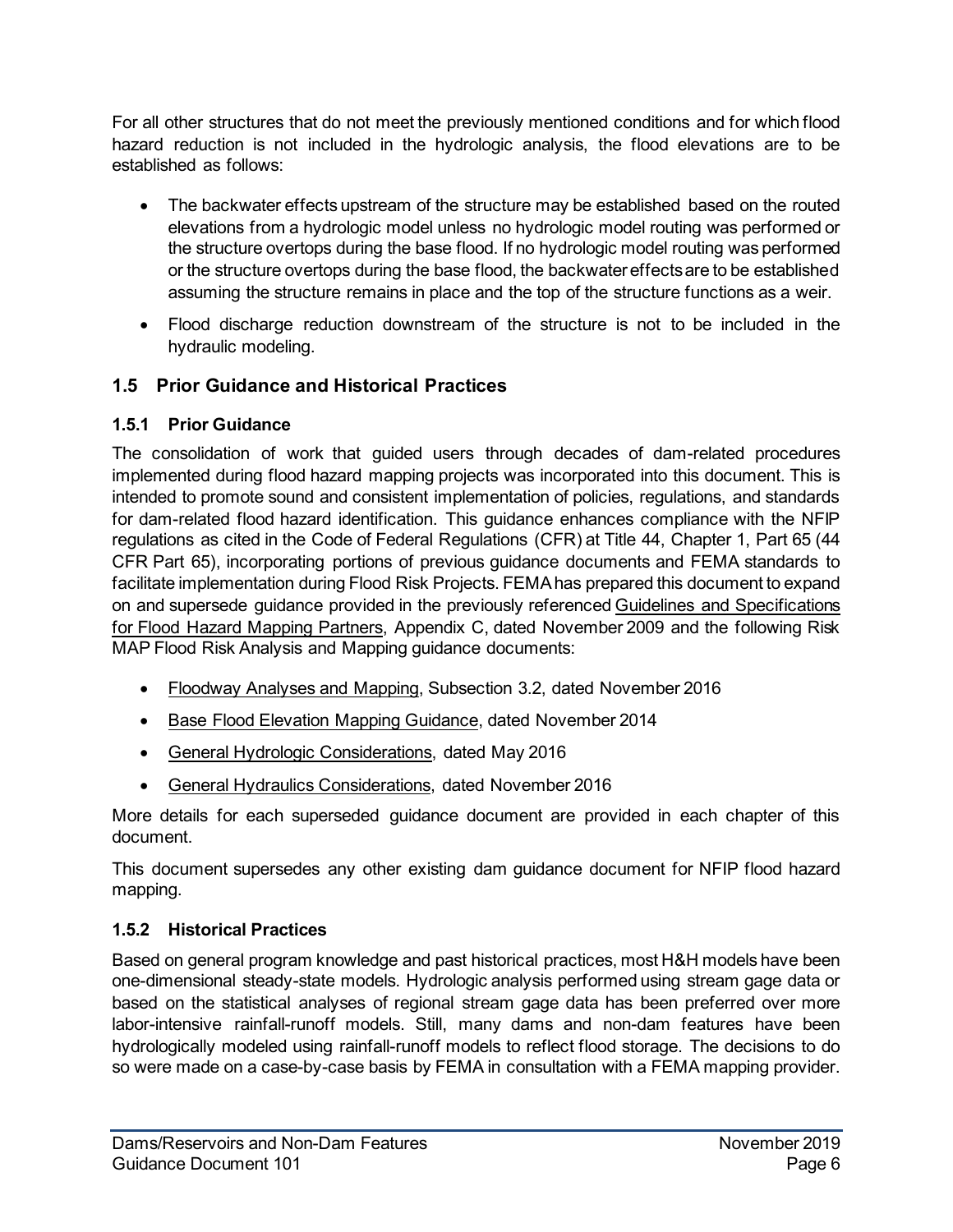Typically, if the dam or non-dam feature was considered to have a significant hydrologic effect on downstream areas and existing rainfall-runoff model data could be leveraged, the mapping provider modeled the dam or non-dam feature in the hydrologic rainfall-runoff model to derive peak discharges that were transferred and applied to the hydraulic model. For other, older cases, the mapping provider adjusted the hydrologic effect using a gage analysis or modified regression equation. For some lakes and reservoirs, the mapping provider used the flood elevation from the hydrologic routing at the dam, and generally the mapping provider hydraulically modeled the dam or non-dam feature as an obstruction in the floodplain. If the base flood overtopped the embankment, the mapping provider assumed the embankment would function as a weir, stay in place, and not fail, mapping the higher hazard by showing the backwater effect to upstream areas.

Generally, the downstream peak flows from the dam usually were handled in one of two ways (options):

- Option One. If the dam or non-dam feature likely would be overtopped or fail during the base flood event, the mapping provider set the downstream peak flows to the same peak flows entering the reservoir (no reduction of peak flows due to retention upstream of the structure). This option was used most often for non-dam features and dams that were not significantly related to the base flood event (smaller dams).
- Option Two. If the mapping provider determined (based on engineering judgement, design information, field reconnaissance, etc.) that the embankment would remain in place during the base flood event, was being properly maintained, and had an operation plan (if applicable) that provided for dedicated flood storage in the reservoir, then the mapping provider based the downstream flows on the routed outflow from the hydrologic model. This option was used less often because getting the certified engineering data to support this option was difficult if not impossible.

This document advises when the storage behind the non-dam feature should be included in the Flood Risk Project and how it should be modeled.

Historically, the needs and specifications for dams have been more stringent than for levees due to the typical use of dams. However, no previous national guidance has been available on how best to model dams. To better explain why this guidance is needed, specific examples of the differences between dams and levees are shown in Table 1.

<span id="page-13-0"></span>

| <b>Item</b><br><b>Considered</b> | Dams                                                                                                | Levees                                                                                                |
|----------------------------------|-----------------------------------------------------------------------------------------------------|-------------------------------------------------------------------------------------------------------|
| Design<br>Criteria               | Dams are designed in general to a higher standard Levee design is similar, but more<br>than levees. | simplified, because levees only hold<br>back temporary flooding and generally<br>are lower in height. |

#### **Table 1: General Differences between Dams and Levees**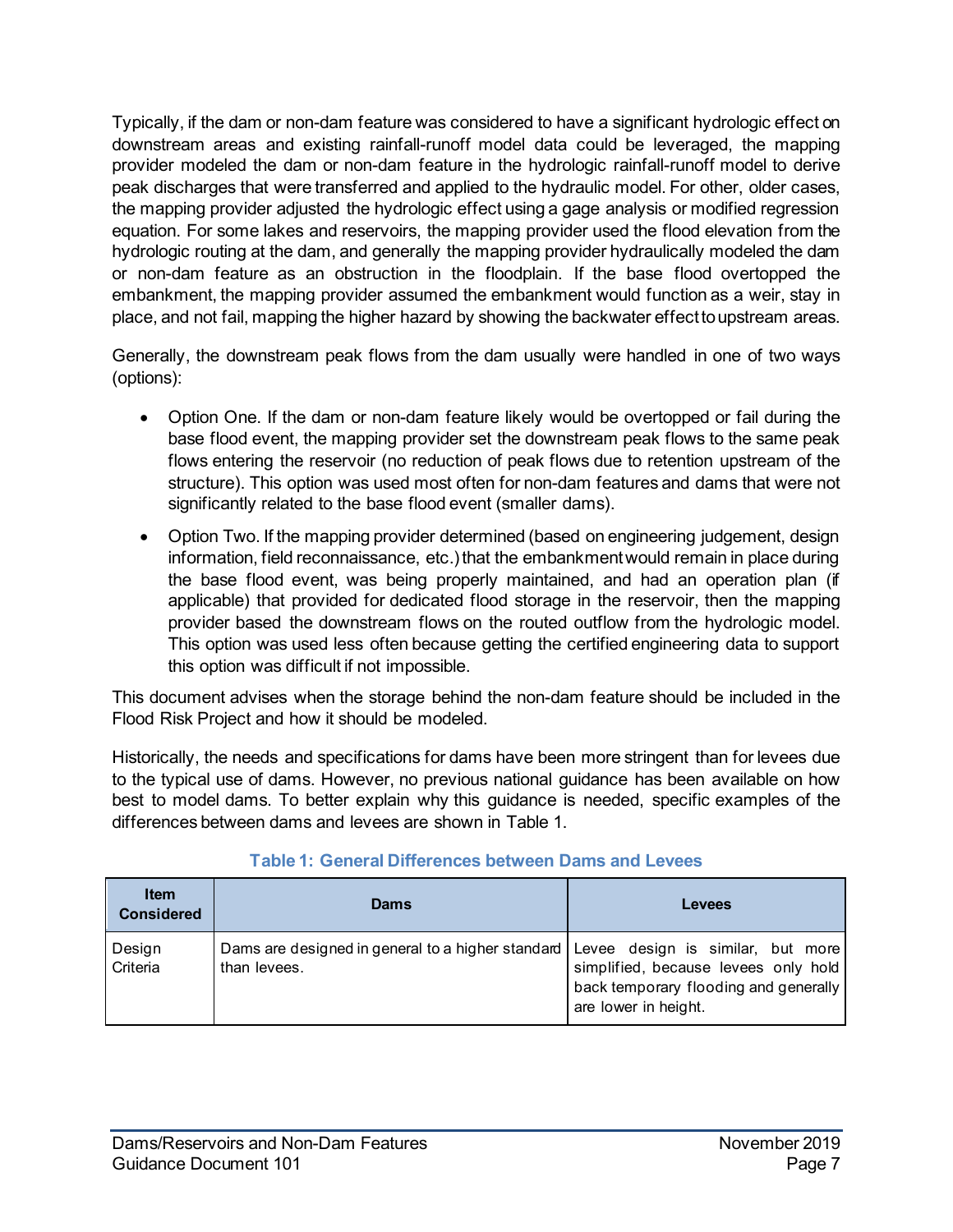| Item<br><b>Considered</b>    | <b>Dams</b>                                                                                                                                                                                                                                                                                                                                                                                                                                                                                                                                                                                                                                                                                                                                                                                                                                                                                                                                                                                                                          | <b>Levees</b>                                                                                                                                                                                                                                                                                                                                                                                                                                                                                                                                                                                                 |
|------------------------------|--------------------------------------------------------------------------------------------------------------------------------------------------------------------------------------------------------------------------------------------------------------------------------------------------------------------------------------------------------------------------------------------------------------------------------------------------------------------------------------------------------------------------------------------------------------------------------------------------------------------------------------------------------------------------------------------------------------------------------------------------------------------------------------------------------------------------------------------------------------------------------------------------------------------------------------------------------------------------------------------------------------------------------------|---------------------------------------------------------------------------------------------------------------------------------------------------------------------------------------------------------------------------------------------------------------------------------------------------------------------------------------------------------------------------------------------------------------------------------------------------------------------------------------------------------------------------------------------------------------------------------------------------------------|
| Freeboard                    | Freeboard is set by the design flood hydrographs<br>that will affect the dam and reservoir and standard<br>practice as defined<br>by State<br>engineering<br>standards or, in the absence of State standards,<br>by Federal publications such as the Design of<br>Small Dams from the USBR;<br>Chapter<br>4.<br>"Hydrology,"<br>of<br>the<br>Engineering<br><b>National</b><br>Handbook from the NRCS; and other standards.                                                                                                                                                                                                                                                                                                                                                                                                                                                                                                                                                                                                          | requirements<br>for NFIP<br>Freeboard<br>accreditation are cited in the NFIP<br>regulations at 44 CFR §65.10 and the<br>standards<br>provided<br>in<br><b>USACE</b><br>Engineer Manual (EM) 1110-2-1913<br>and EM 1110-2-299.                                                                                                                                                                                                                                                                                                                                                                                 |
| Structural<br>Requirements   | Structural requirements<br>generally<br>are<br>more<br>stringent for dams due to higher embankment<br>heights,<br>often<br>larger<br>engineering<br>loads<br>to<br>consider,<br>and<br>long-term<br>saturation of the<br>embankments.                                                                                                                                                                                                                                                                                                                                                                                                                                                                                                                                                                                                                                                                                                                                                                                                | Structural<br>requirements<br>less<br>are<br>stringent than dams because levee<br>embankments are subject to shorter-<br>term flood inundation and generally<br>have lower embankment heights.                                                                                                                                                                                                                                                                                                                                                                                                                |
| Original<br>Design Intent    | Dams are designed for multiple reasons, but can<br>include providing storage for water supply, fire<br>protection, power generation, and recreational<br>uses. Dams may provide either designed or<br>incidental flood control.                                                                                                                                                                                                                                                                                                                                                                                                                                                                                                                                                                                                                                                                                                                                                                                                      | Levees are designed mainly to prevent<br>flooding<br>of areas<br>for<br>temporary<br>agricultural purposes or flood hazard<br>reduction, but usually are not designed<br>to have any (planned or measurable)<br>impact on downstream peak flows.                                                                                                                                                                                                                                                                                                                                                              |
| Regulatory<br>Responsibility | For dams that meet the State criteria for regulation<br>(usually set based on height and/or storage),<br>States typically have authority for permitting;<br>requiring or performing inspections; enforcing non-<br>compliance; and regulating their construction,<br>maintenance, operation, rehabilitation, alteration,<br>repair and removal. Dams that are not subject to<br>State regulatory requirements then may be the<br>responsibility of the local government jurisdiction<br>to comply with development or other permit<br>requirements to protect the public.<br><b>FEMA</b><br>application forms for map revisions (MT-2 forms)<br>will help identify dams falling under either the<br>jurisdiction of the State or Federal agency, so that<br>stakeholders can coordinate with the appropriate<br>responsible agencies for design review, including<br>H&H, structural, etc. For a dam not regulated by a<br>Federal agency or State, FEMA would require the<br>local government agency to perform a design<br>review. | For levees to be accredited by FEMA,<br>if they are designed and constructed by<br>another Federal agency responsible for<br>design and construction of levees, and<br>they certify the levee meets 44 CFR<br>§65.10 requirements, FEMA would<br>accept their certification and map the<br>areas landward of the levee as Zone X<br>(shaded) and provide credit for the<br>flood hazard reduction. For any other<br>registered<br>professional<br>levees,<br>a<br>engineer is required to provide the 44<br>CFR §65.10 information, with FEMA, or<br>their providers, reviewing the data for<br>completeness. |

### **1.6 Regulatory Requirements**

FEMA has congressional authorizations related to dams as part of the NFIP, the National Dam Safety Program (NDSP), and BW12.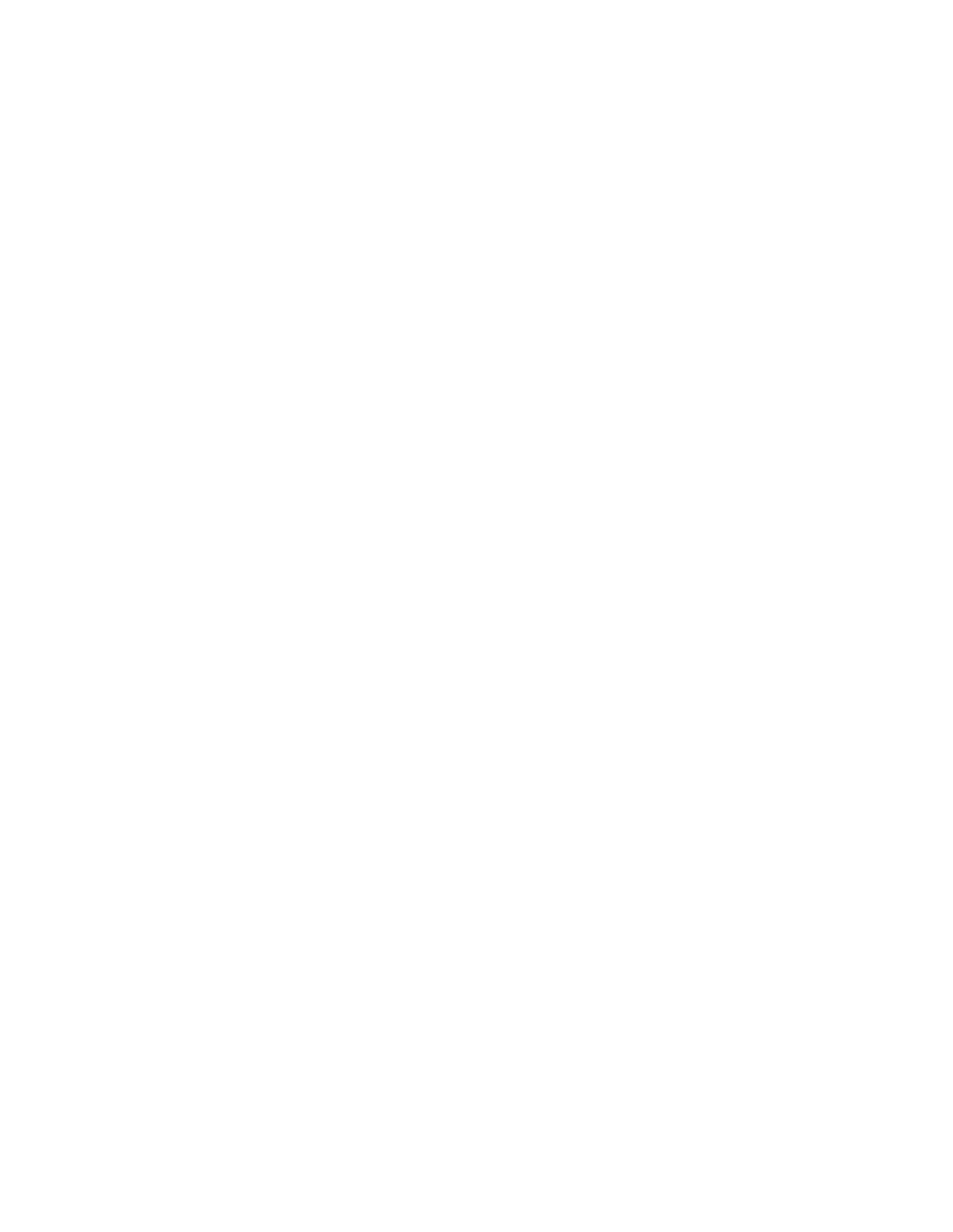# **2.0 Key Definitions**

### **2.1 General Definitions**

[Table](#page-19-0) 2 presents the key definitions used in this document. For a complete list of terms, see Section 6.0, Definitions.

<span id="page-19-0"></span>

| Term            | <b>Definition</b>                                                                                                                                                                                                                                                                                                                         |
|-----------------|-------------------------------------------------------------------------------------------------------------------------------------------------------------------------------------------------------------------------------------------------------------------------------------------------------------------------------------------|
| Dam             | An artificial barrier that has the ability to impound water, wastewater, or<br>any liquid-borne material, for the purpose of storage or control of<br>water. <sup>1</sup>                                                                                                                                                                 |
| Non-dam feature | A physical feature that is not designed, constructed, operated,<br>maintained, or regulated as a flood-control structure, but may<br>inadvertently confine flow during some flood events. Non-dam features<br>(such as roadways and rail transit systems) cross the floodplain and<br>restrict flow, creating incidental flood retention. |
| Levee           | Per 44 CFR §59.1, a manmade structure, usually an earthen<br>embankment, designed and constructed in accordance with sound<br>engineering practices to contain, control, or divert the flow of water to<br>reduce flood hazards posed by temporary flooding.                                                                              |
| Reservoir       | A body of water impounded by a dam and in which water can be<br>stored. In the case of mine tailings facilities, it can include the solids as<br>well as the water retained. <sup>1</sup>                                                                                                                                                 |

#### **Table 2: Definitions**

1Reference: Selecting and Accommodating Inflow Design Floods for Dams, FEMA P-94 (August 2013)

#### **2.2 Dam versus Levee Definition**

During a Flood Risk Project, the function and/or classification of a flood-control structure sometimes can be questioned. That is, does this structure qualify as a dam or levee under the NFIP flood hazard mapping program? When dams are built, auxiliary or appurtenant structures exist that could be considered a dam or a levee. If the structure is upstream in the reservoir area, within the pool, around the pool, etc., the FEMA Project Team should ask: Would this levee/embankment/dike/etc. exist if there was not a dam/reservoir? If the answer is yes, it is most likely a levee and should follow the guidance in Levees, which is accessible through the FEMA Guidelines and Standards for Flood Risk Analysis and Mapping webpage. If the answer is no, then it is associated with the dam that is enabling the reservoir pool to be used and/or it is needed for the reservoir regulation and should be managed as a dam.<sup>[1](#page-19-1)</sup> Generally, that structure would follow the FEMA guidance for dams.

<span id="page-19-1"></span><sup>1</sup> Engineering Regulation (ER) 1110-2-1156. Engineering and Design, Safety of Dams—Policy and Procedures, U.S. Army Corps of Engineers, Washington, DC, 31 March 2014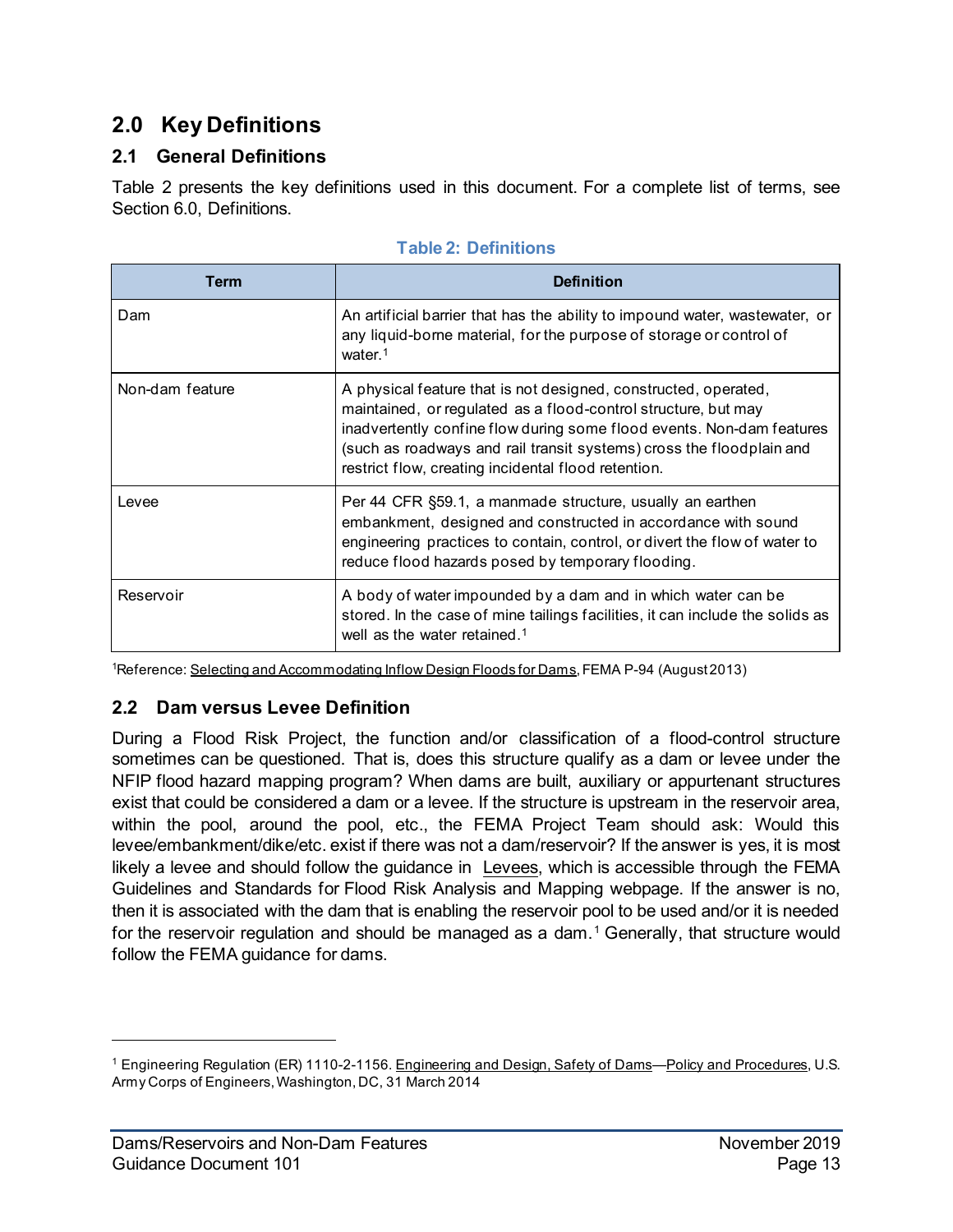When an assigned Project Team considers this guideline unclear or not applicable to a structure, that member should discuss the issue with the FEMA Project Officer. (See Table 1, General Differences between Dams and Levees, for more information on the design differences between dams and levees.)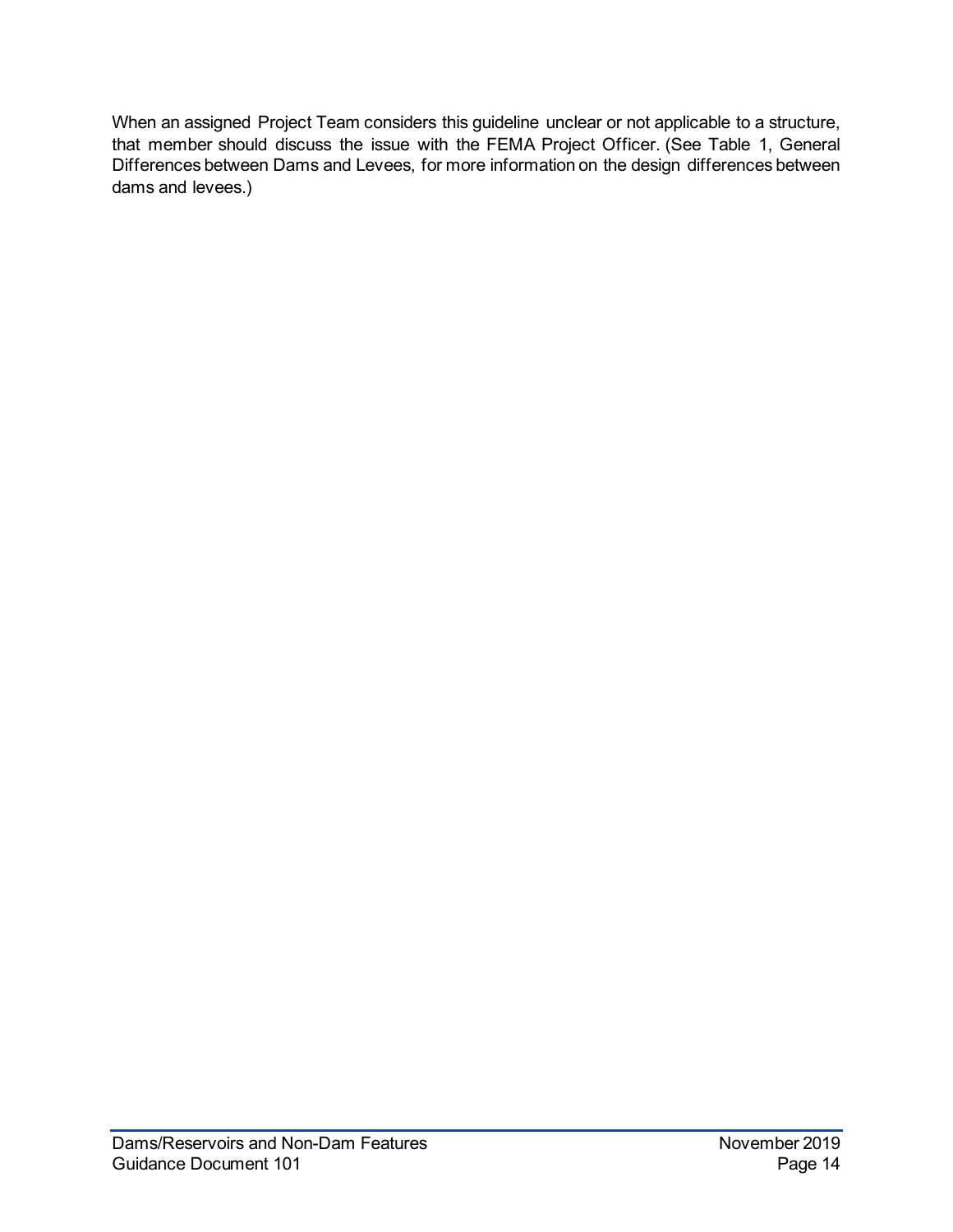## **3.0 Flood Hazard Study and Revision Process for Dams and Non-Dam Features**

As part of the Risk MAP program, FEMA works with Federal, State, Tribal, and local partners across the nation to identify flood hazards and promote informed planning and development practices to help reduce flood risk. The Risk MAP program provides high-quality maps, information, and tools to better assess flooding risks, as well as planning and outreach support to help communities act to reduce (or mitigate) flood risk. Each Flood Risk Project or map revision process should be tailored to the needs and capabilities of each affected community and may involve different steps, products, and services.

The following subsections provide general descriptions of the flood hazard analysis and mapping study and map revision process that would apply to both dams and non-dam features. Details addressing the flood hazard analyses and mapping of dams and non-dam features are provided in Section 4.0 of this document.

#### **3.1 Flood Hazard Study Process**

The flow diagram shown in [Figure 1](#page-22-0) provides an overview of the Risk MAP study process and the revisions process outlined in Subsection 3.2 of this document. During each phase, consideration and incorporation of data on dams or non-dam features will be evaluated. Dams or non-dam features within each phase of the study process are explained in more detail in the following subsections.

#### **3.1.1 Project Planning**

As part of the overall program planning effort, FEMA Regional Offices must develop and select individual projects that are aligned with and meet overarching program objectives. The presence of dams and non-dam features may impact the project scope of work. The FEMA Regional Office may select several project types to initiate. For example, to make progress toward deploying projects that deliver quality data, FEMA Regional Offices should consider how to annually initiate the appropriate quantities of flood hazard data updates to balance inventory decline with available resources and critical framework data (e.g., high-quality Light Detection and Ranging data).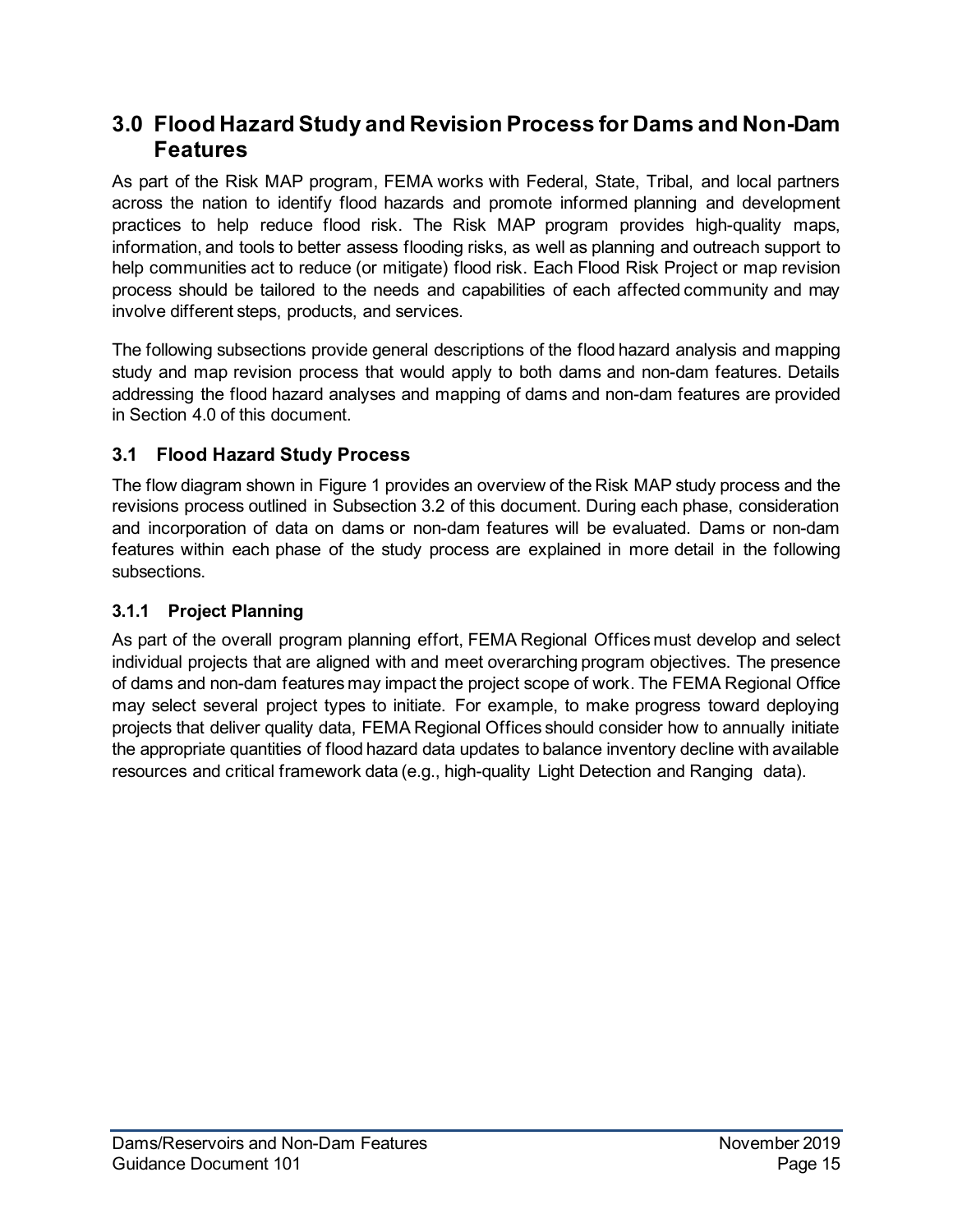<span id="page-22-0"></span>

FEMA evaluates many other factors and data considerations to enable informed decisions to be made on project selection to achieve the program objectives. These factors help to organize the project planning and prioritization process into four major categories: Risk, Need, Equity, and Data. Dams and non-dam features contribute to these categories in the following ways:

- **Risk** Consider the risk, defined generally as a probability of a threat/event times consequence. For example, consider the population below a dam. Larger population counts below the dam may increase project prioritization. Also, consider population growth, as this may require changes to the dam's hazard classification. If existing flood hazard analyses do not reflect current risks, then they need to be updated, which could increase project priority.
- **Need** Consider Hazard Mitigation Plan (HMP) status, as areas with no HMPs, or with long-expired HMPs, may receive increased priority. These areas may not have key inputs needed to understand risk and act on it. Also consider the stream's New, Validated, and Updated Engineering status, as unverified streams increase project priority.
- **Equity** Consider areas that do not have digital flood hazard data and place a higher priority on these areas. These areas may have dams to be considered.
- **Data** Consider availability of quality data to contribute to the project. Higher priority project areas are those with unavailable quality data. Owners of dams may have H&H analyses available to enhance the flood hazard data.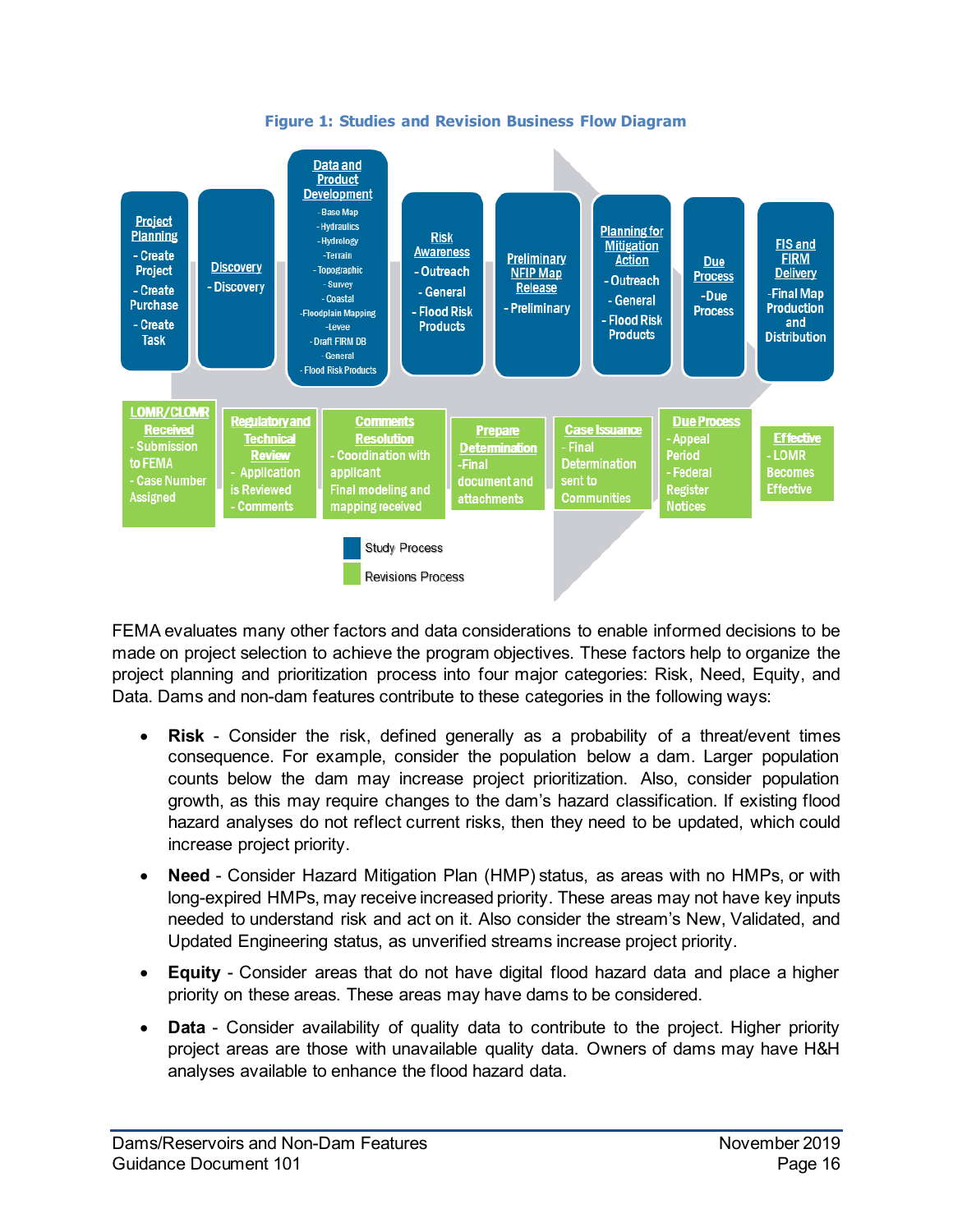Engagement with both internal and external stakeholders is strongly encouraged and is necessary to achieve success during the Project Planning Phase of a Flood Risk Project. While more thoroughly discussed in the Stakeholder Engagement Guidance: Project Planning and Discovery Process, specific partners to consider engaging for dam and non-dam features include:

- Dam owners and operators, which may include Federal agencies, State agencies, quasigovernmental organizations (i.e., watershed districts), HOAs, or private owner districts
- State dam safety officials
- FEMA NDSP personnel
- NFIP-participating communities
- Other watershed stakeholders

FEMA should initiate the contact with the owner of the dam. Then, upon mutual understanding, the FEMA Project Team can engage with the owner of the dam under the agreed-upon direction from the FEMA Project Officer. Successful stakeholder engagement during the Project Planning Phase should result in a clearer understanding of the project activities that a watershed/project area may benefit from most; a clearer understanding of State preferences and priorities for Risk MAP project scopes; and strengthened relationships, a sense of partnership, and shared objectives between FEMA and community officials.

#### **3.1.2 Discovery**

The Discovery Phase of a Flood Risk Project is essential to locating the dams or non-dam features (i.e., dams, roadway embankments, railroad embankments) that may potentially affect the flood risk in the study area. The features may be located within the watershed upstream or downstream of the study area. When a dam or non-dam feature is identified, the Project Team, led by FEMA, should engage stakeholders to collect applicable information, which may include, but is not limited to, the following:

- Dam Name and NID and/or State Dam Inventory ID number.
- Date of construction or major repair/rehabilitation, if known. If not known, document that it is unknown.
- Who owns the flood-retarding structure?
- What is the primary purpose of the dam? Is there documentation that it was designed for flood control?
- Is the structure regulated by the local, State, or Federal government?
- Does the structure have an O&M plan?
- Does the structure have a documented structural/geotechnical stability analysis associated with it?
- Do as-built plans exist?
- Do design H&H data/calculations/models exist? If a design H&H analysis does exist for the facility, then: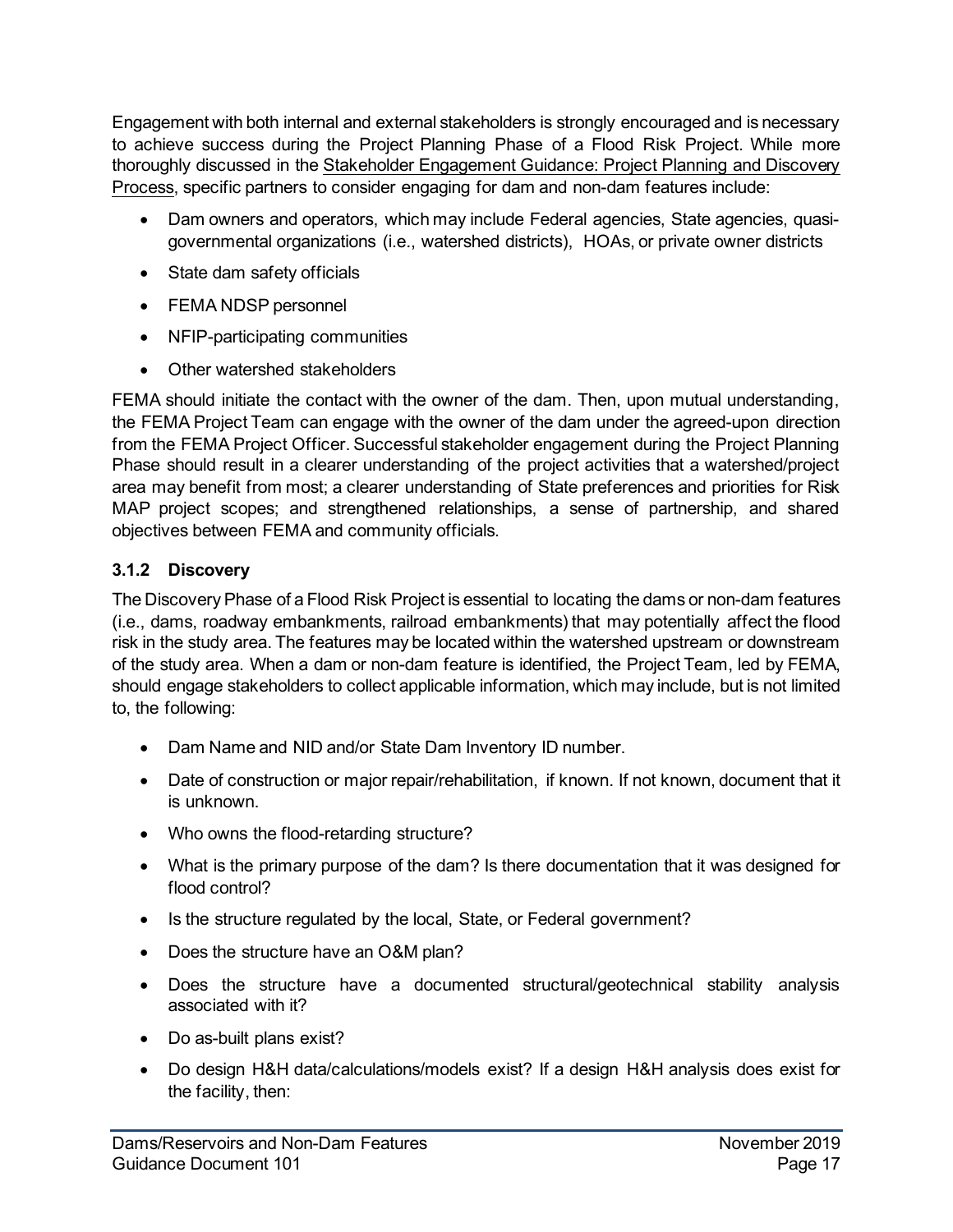- $\circ$  Does a computer model exist, such as the USACE Hydrologic Engineering Center Reservoir Simulation System (HEC-ResSim)?
- $\circ$  Is the full operation plan of the dam with all the dependencies on the gate operations available to code into a model?
- $\circ$  What is the typical pool history or an assumption of where to start the pool, based on a pool elevation below which the dam is required to keep?
- Does it overtop during the base flood event? If so, by how much does it overtop?
- What is the inflow design flood event for the dam?
- Does a base flood pool easement exist?
- Is it a regulated dam or a non-dam flood-retarding structure?
- Is the dam in sequence with other dams? If so, what are the names and NID ID or State ID of the other dams? Is there a watershed management plan for these sequenced dams?
- Is (are) the dam(s) mentioned in the current effective FIS Report or named on the current effective FIRM panel? Are they named as a dam or as some other name, such as a culvert?
- What is the hazard potential classification for the dam(s) within the NID and the State inventory database? Is there a difference in the classification between the NID database and the State inventoried database? If so, what is the difference and why?

Using the data collected above, the Project Team will assess the data for possible flood-retarding structures. Based on the specifics of each possible flood-retarding structure, the FEMA Project Officer will make an initial decision regarding the study approach for each dam and non-dam feature for inclusion in the Flood Risk Project. Possible study approaches include, but are not limited to, the following:

- A full enhanced study, including the hydrologic routing of flows through the structure and the hydraulic modeling of routed flows upstream and downstream of the facility.
- A study that does not include any hydrologic routing through the structure, but instead shows the structure as a hydraulic obstruction.
- A study that does not include any H&H calculations and ignores the presence of the structure. This study approach should only be applied to the following situations:
	- $\circ$  When preparing automated approximate studies where the work scope involves the exclusion of the hydraulic modeling of stream crossings.
	- o When minor structures, such as footbridges, private roads, fords, and small embankment stream crossings, are deemed to not be hydraulically significant during a base flood event. In some cases, a dam or non-dam feature so significantly overtops during the peak of the base flood event that the existence of the feature does not have a noticeable effect on the water-surface elevation (WSEL).
- No study of the structure since the effective FIS Report and FIRM appropriately depicts the flood hazards and validity of the effective study.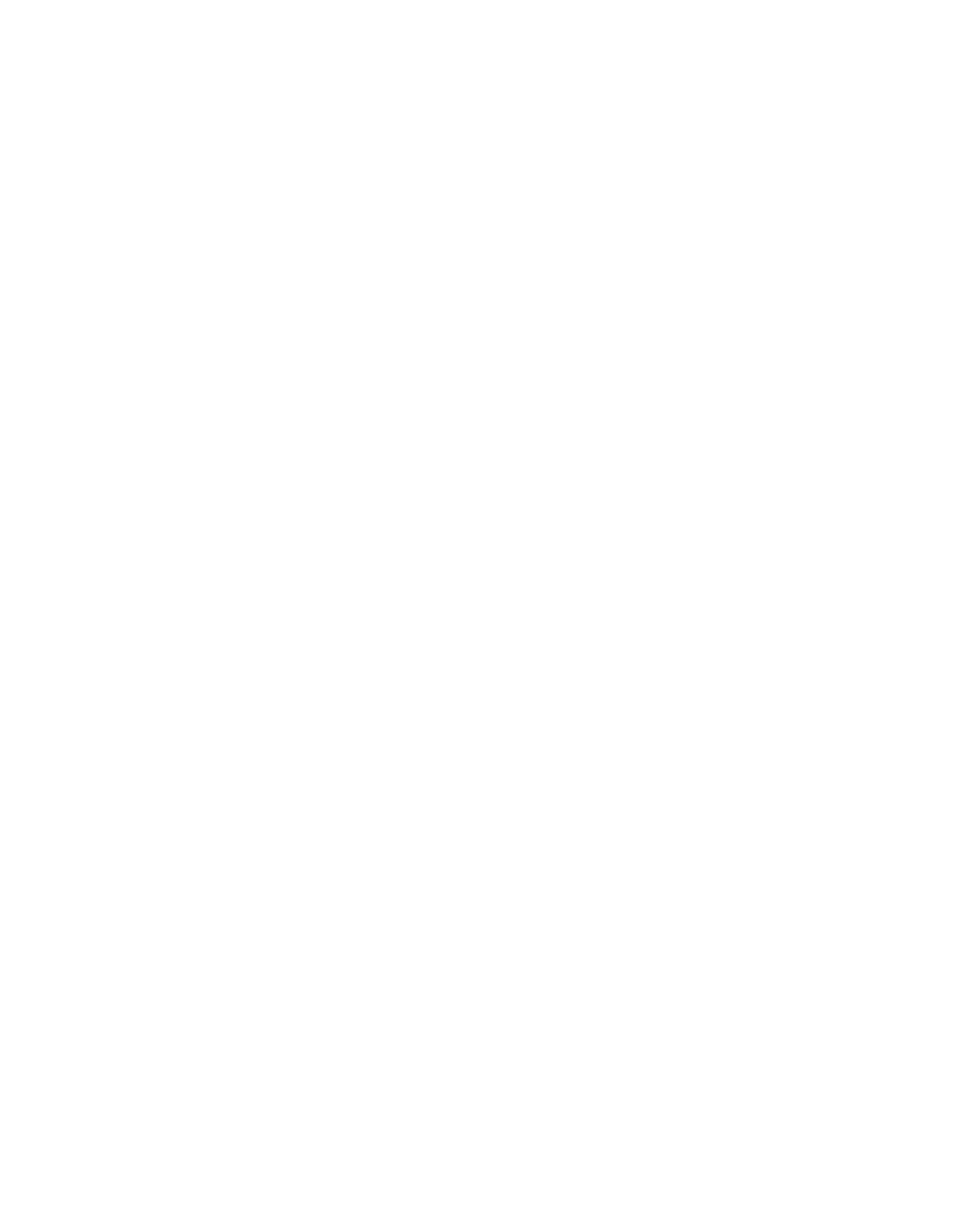# 2.0 Key Definitions

### 2.1 General Definitions

Table 2 presents the key definitions used in this document. For a complete list of terms, see Section 6.0, Definitions.

| Term            | <b>Definition</b>                                                                                                                                                                                                                                                                                                                         |
|-----------------|-------------------------------------------------------------------------------------------------------------------------------------------------------------------------------------------------------------------------------------------------------------------------------------------------------------------------------------------|
| Dam             | An artificial barrier that has the ability to impound water, wastewater, or<br>any liquid-borne material, for the purpose of storage or control of<br>water. <sup>1</sup>                                                                                                                                                                 |
| Non-dam feature | A physical feature that is not designed, constructed, operated,<br>maintained, or regulated as a flood-control structure, but may<br>inadvertently confine flow during some flood events. Non-dam features<br>(such as roadways and rail transit systems) cross the floodplain and<br>restrict flow, creating incidental flood retention. |
| Levee           | Per 44 CFR §59.1, a manmade structure, usually an earthen<br>embankment, designed and constructed in accordance with sound<br>engineering practices to contain, control, or divert the flow of water to<br>reduce flood hazards posed by temporary flooding.                                                                              |
| Reservoir       | A body of water impounded by a dam and in which water can be<br>stored. In the case of mine tailings facilities, it can include the solids as<br>well as the water retained. <sup>1</sup>                                                                                                                                                 |

#### **Table 2: Definitions**

<sup>1</sup>Reference: Selecting and Accommodating Inflow Design Floods for Dams, FEMA P-94 (August 2013)

#### 2.2 Dam versus Levee Definition

During a Flood Risk Project, the function and/or classification of a flood-control structure sometimes can be questioned. That is, does this structure qualify as a dam or levee under the NFIP flood hazard mapping program? When dams are built, auxiliary or appurtenant structures exist that could be considered a dam or a levee. If the structure is upstream in the reservoir area, within the pool, around the pool, etc., the FEMA Project Team should ask: Would this levee/embankment/dike/etc. exist if there was not a dam/reservoir? If the answer is yes, it is most likely a levee and should follow the guidance in Levees, which is accessible through the FEMA Guidelines and Standards for Flood Risk Analysis and Mapping webpage. If the answer is no, then it is associated with the dam that is enabling the reservoir pool to be used and/or it is needed for the reservoir regulation and should be managed as a dam.<sup>1</sup> Generally, that structure would follow the FEMA guidance for dams.

<sup>&</sup>lt;sup>1</sup> Engineering Regulation (ER) 1110-2-1156. Engineering and Design, Safety of Dams—Policy and Procedures, U.S. Army Corps of Engineers, Washington, DC, 31 March 2014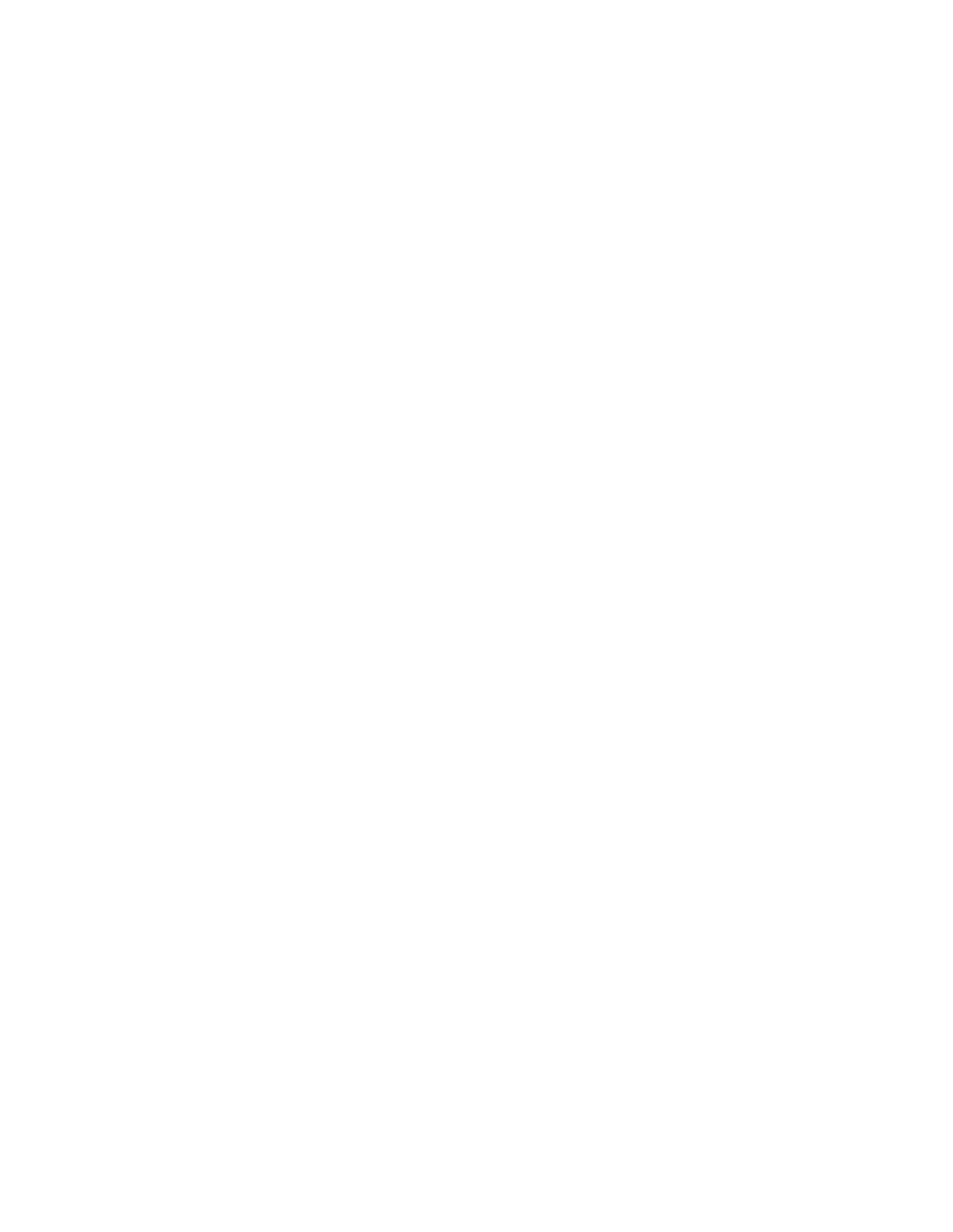#### 1.3 Limitations and Constraints

The guidance document contains the following limitations and constraints:

- x This document focuses on evaluating the impact of dams and non-dam features on the base (1-percent-annual-chance) flood for flood hazard mapping. Risk assessment concerning the possibility of a dam break is not considered.
- x This document generally applies to steady-state hydraulic modeling related to developing Base Flood Elevations (BFEs) for Flood Risk Projects. FEMA is developing guidance for incorporating the flood-retarding effects of dams and non-dam features for use in unsteady-state and two-dimensional models; that guidance will be incorporated into this document when available.
- x CTPs, Project Teams (FEMA, local and State providers that partner with FEMA to develop hydrologic and hydraulic [H&H] modeling and mapping, Risk MAP providers) can access Inventory of Dams (NID) database National throuah USACE the at https://nid.sec.usace.army.mil/ords/f?p=105:1 when conducting the Discovery Phase of a Flood Risk Project and performing the H&H analyses.
- x FEMA should be consulted for guidance to address unique or unusual modeling of floodretarding structures not clearly addressed in this document.
- x This document is not intended to address the mandate of the Technical Mapping Advisory Council (TMAC), a Federal advisory committee established to review and make recommendations to FEMA, on matters related to the national flood mapping program authorized under the Biggert-Waters Flood Insurance Reform Act of 2012 (BW12) specifically related to levees and dams. TMAC recommendations will address the FEMA regulatory requirements for dams to comply with the following provisions of BW12:

"Section 100216 (A) (iii), (iv), and (v) authorized FEMA to identify, review, update, maintain, and publish National Flood Insurance Program Rate Maps with respect to areas of residual risk, including areas that are protected by levees, dams, and other flood control structures, including areas that could be inundated because of the failure of a levee, dam, or other flood control structure and the level of protection provided by flood control structures."

FEMA may amend this document in the future to include guidance on quantifying risk and the **TMAC** recommendations.

Subsection 1.4 provides guidance on when to evaluate the flood hazard reduction effects of dams and non-dam features and how to model and map the resultant flood elevations and floodplains.

### 1.4 Dams and Non-Dam Features (Flood-Retarding Structures to be Included)

The FEMA Project Officer, in consultation with Project Team partners and State agencies involved in the flood risk study process, will decide when and how to include the impacts of dams and nondam features in the H&H modeling of flood hazards for Flood Risk Projects.

FEMA may consider the level of flood hazard reduction afforded by a dam or non-dam feature on the BFEs downstream of the dam or non-dam feature, as well as the aerial extent of the flood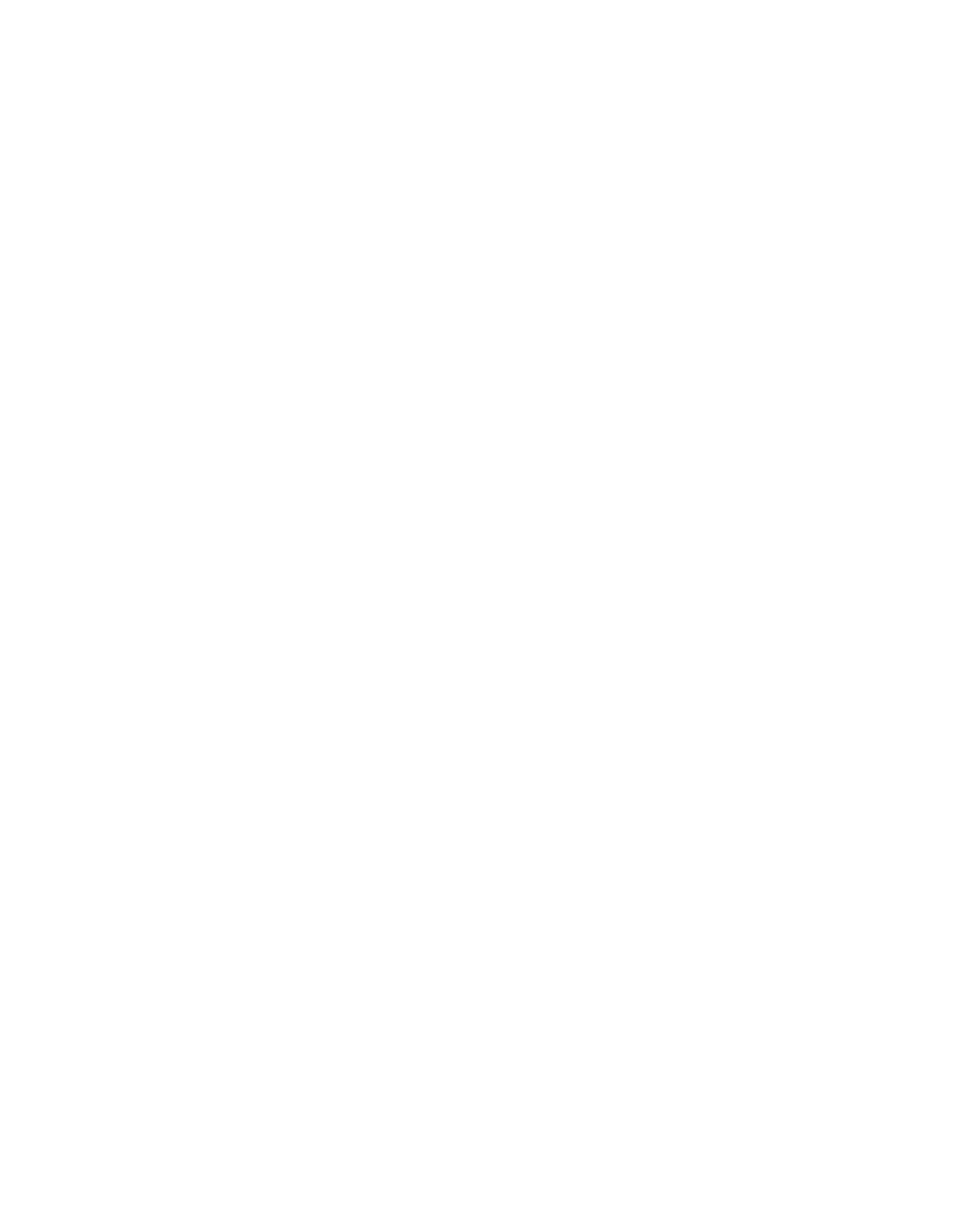# **List of Figures**

|--|--|

# **List of Tables**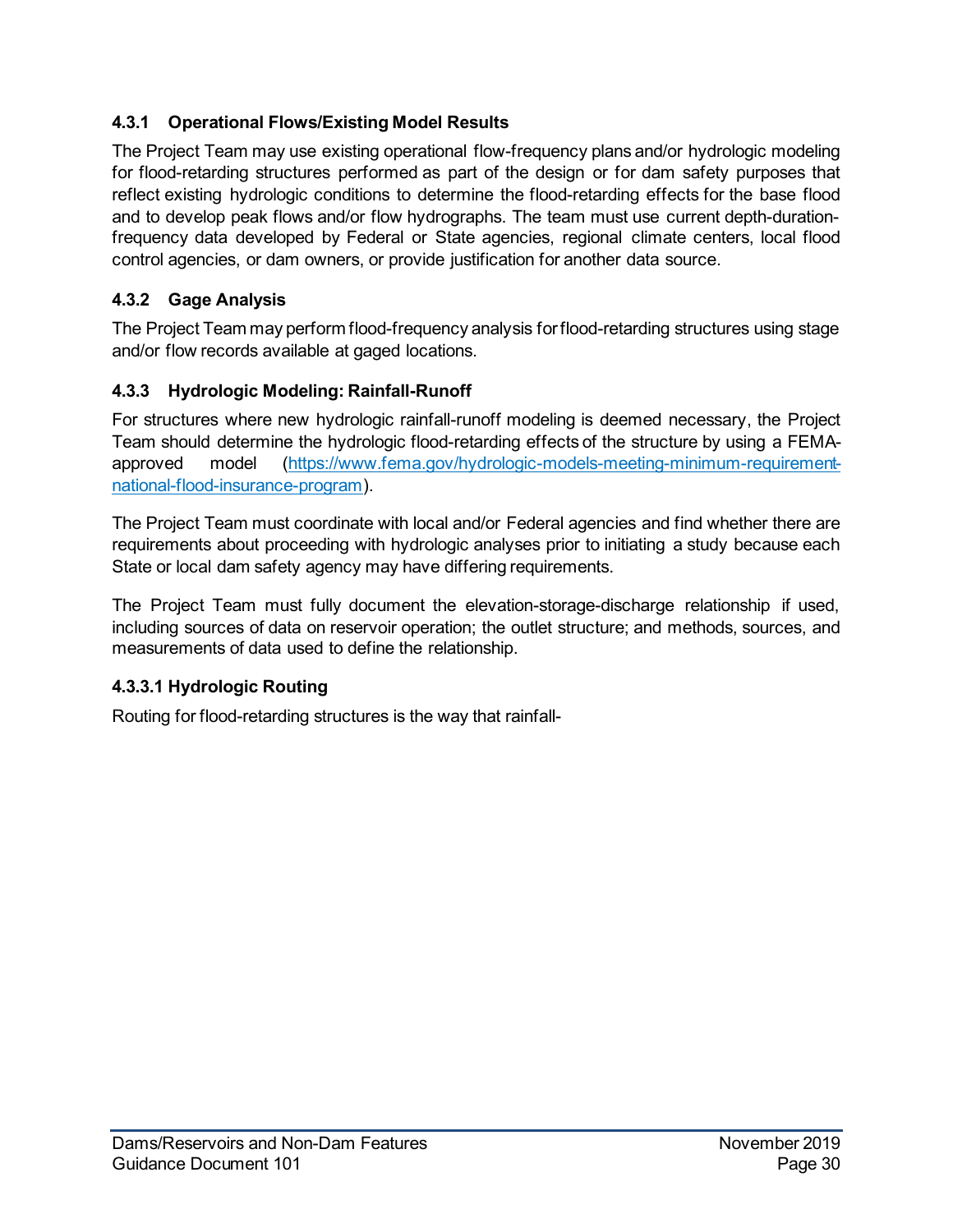For structures determined to be flood-retarding, the starting water surface for available storage may be based on a variety of data. For structures with a designed and documented flood control function, the starting WSEL for hydrologic routings may be set at the normal pool or based on the approved operation plan for the structure, whichever results in the higher hazard.

For dams with the primary function of water supply, energy generation, or other non-flood control purposes, the Project Team should set the WSEL for hydrologic routings based on the normal pool. If reservoir water level elevations are not available, the routings are to be started at the crest of the lowest overflow auxiliary or emergency spillway. In addition, the Project Team should review the O&M plans for these dams to determine what, if any, impact they may have on the flows.

Non-dam embankmentswith a standing water body may use the normal pool as the starting water surface elevation. For non-dam features that do not have a normal pool, the stage-volume rating curve is to be set based on the best topographic data available. If available, the Project Team must consider outlet structures in a hydrologic routing model.

#### **4.3.3.3 Storm Duration**

The Project Team should use an appropriate storm duration for the routings in the modeling in line with the FEMA guidance Hydrology: Rainfall-Runoff Analysis, accessible through the FEMA Guidelines and Standards for Flood Risk Analysis and Mapping webpage. Each State dam safety regulatory agency or authority may have its own specific requirements that the Project Team should consult when determining storm duration.

#### **4.3.3.4 Subbasin Computations**

In hydrographs, the Project Team must include subbasin responses, which are outflows from subbasins as a function of time. The team will compute the subbasin responses in conjunction with infiltration as rainfall losses, rainfall data, time concentrations, input hydrographs if applicable, land use and soil types, or channel routings.

The Project Team must fully document the elevation-storage-outflow relationship if it is used, including sources of data on reservoir operation; the outlet structure; and methods, sources, and measurements of data used to define the relationship.

#### **4.3.3.5 Hydrologic Review**

The Project Team member that reviews hydrologic routing models for dams and non-dam features must comply with the quality control process specified in the FEMA technical guidance in General Hydrologic Considerations and Hydrology: Rainfall-Runoff Analysis, which are accessible through the FEMA Guidelines and Standards for Flood Risk Analysis and Mapping webpage.

#### **4.3.4 Hydraulic Modeling**

The Project Team will determine hydraulic effects of a dam or non-dam feature using a FEMAapproved model [\(https://www.fema.gov/hydraulic-numerical-models-meeting-minimum](https://www.fema.gov/hydraulic-numerical-models-meeting-minimum-requirement-national-flood-insurance-program)[requirement-national-flood-insurance-program\)](https://www.fema.gov/hydraulic-numerical-models-meeting-minimum-requirement-national-flood-insurance-program). In addition, the team will use the hydraulic modeling guidance specific to dams discussed in Subsections 4.3.4.1 and 4.3.4.2.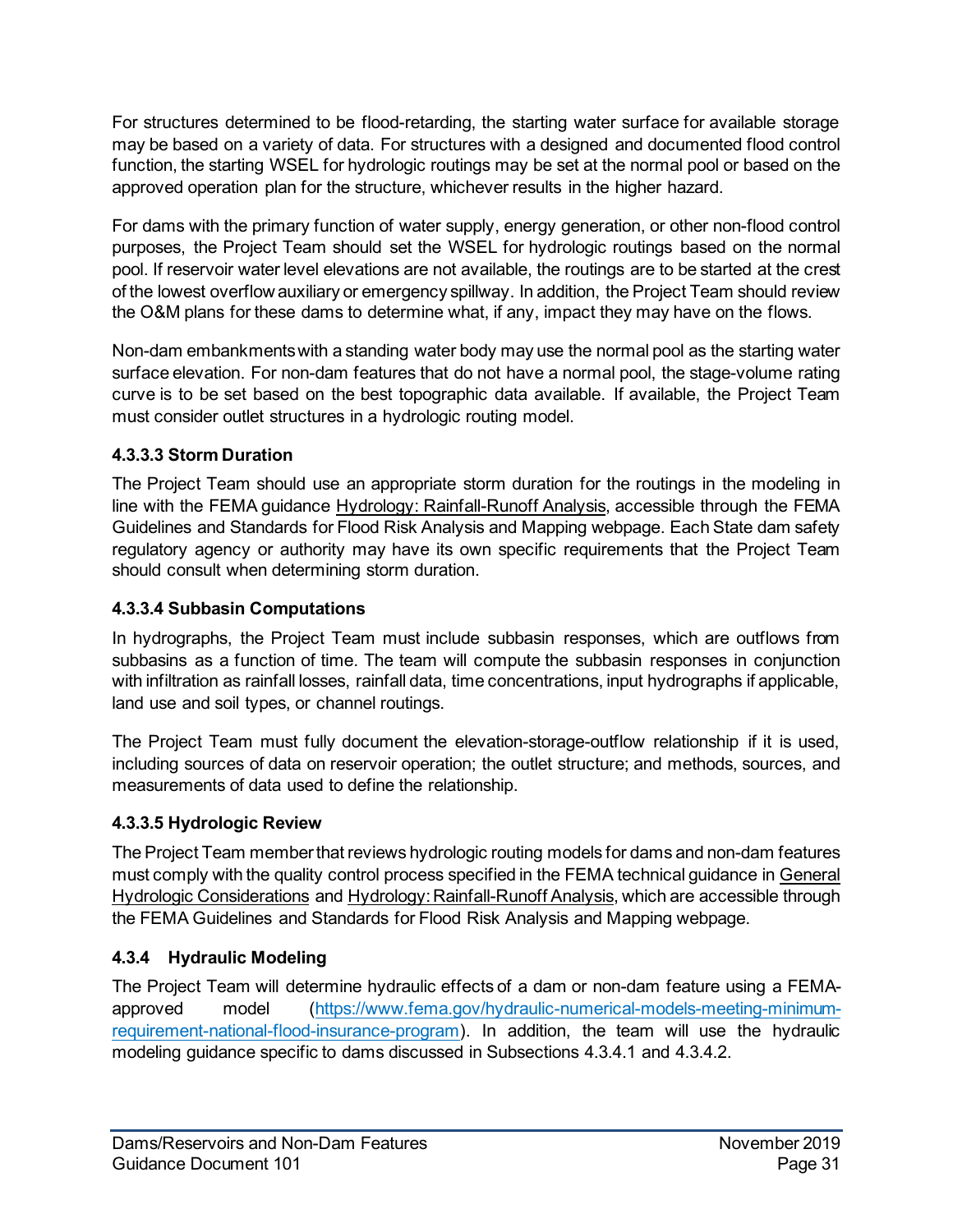#### **4.3.4.1 Hydraulic Structures**

The Project Team should compute flood elevations at the dam or non-dam feature through hydrologic routing.

For dams where the flood-retarding effects will be included in the hydraulic modeling, the regulatory floodway upstream of the dam will be coincident with the base flood pool elevation unless there is a more restrictive easement that the community and the FEMA Regional Office approve.

For dams where the pool is not protected by a permanent easement or a storage floodway, the Project Team must adjust the elevation-storage relationship for the flood-retarding pool in the hydrologic model to eliminate the storage volume in the floodway fringe. This modeling exercise will likely be an iterative process.

For dams where the flood-retarding effects (flow reduction to downstream areas) will be included in the hydraulic modeling, the Project Team should model the regulatory floodway downstream of the dam using the reduced flows.

#### **4.3.4.2 Hydraulic Review**

The Project Team member that reviews hydraulic models associated with dams and non-dam features must comply with the quality control process specified in the General Hydraulics Considerations, accessible through the FEMA Guidelines and Standards for Flood Risk Analysis and Mapping webpage.

#### **4.4 Floodplain/Floodway Mapping**

If the Project Team determines that the floodplain/floodway boundaries need to be developed or revised, the team must follow the procedures listed in existing FEMA standards and current guidance documents, including (at the time of this publication) the following guidance documents, all of which are accessible through the FEMA Guidelines and Standards for Flood Risk Analysis and Mapping webpage:

- Mapping Base Flood Elevations on Flood Insurance Rate Maps
- Riverine Mapping and Floodplain Boundaries Guidance
- Floodway Analysis and Mapping

Special concerns related to the floodplain/floodway mapping around dams are fully documented by existing FEMA guidance and standards.

The Project Team should base floodplain and floodway analysis on the regulatory modeling scenario. For dams credited for flood storage, the regulatory floodplain mapping floodway analysis should be based on the reduced flows downstream. The storage area must be designated as a regulatory floodway.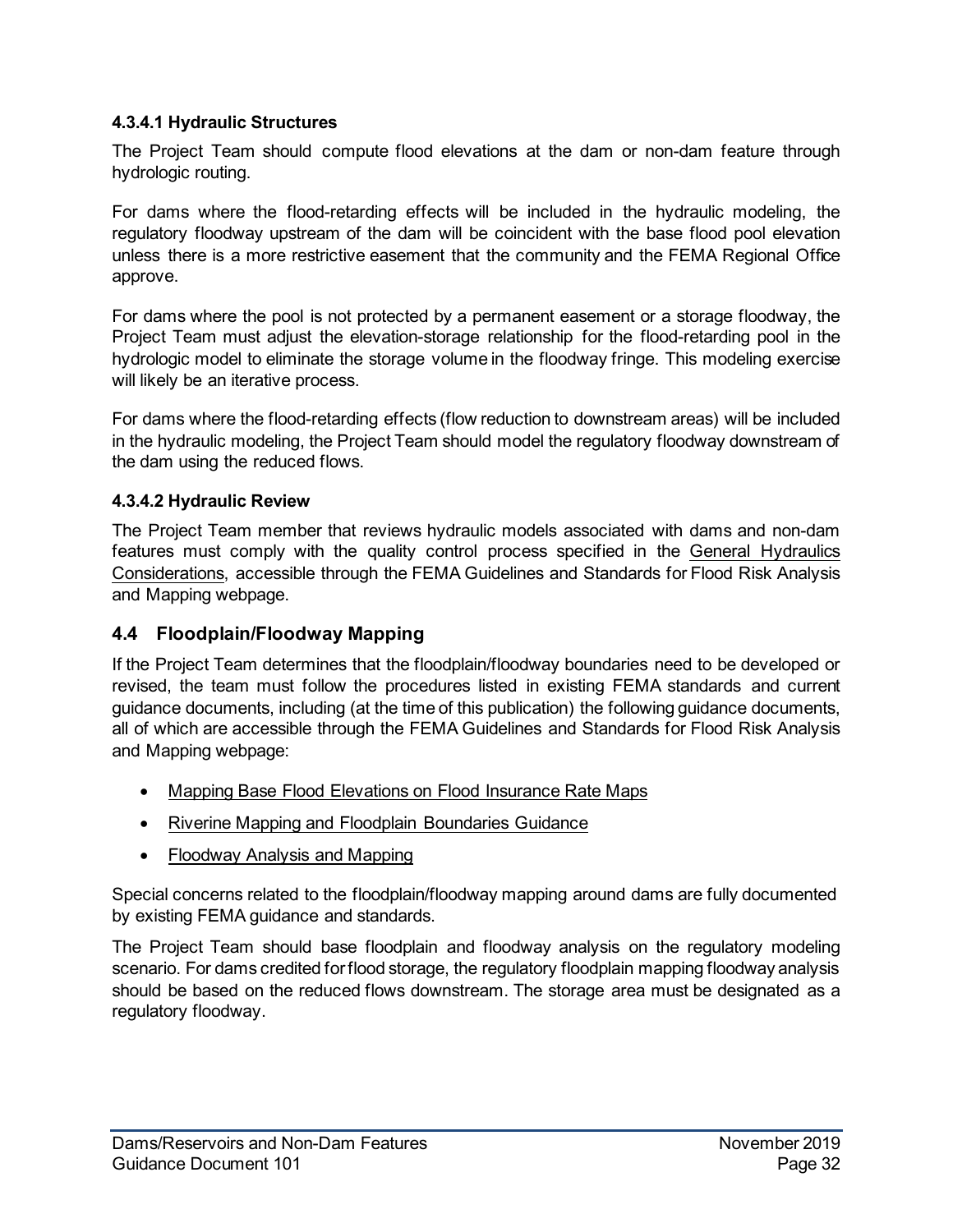#### **4.5 FIRM and FIS Report Guidance**

#### **4.5.1 FIRM Panels**

The Project Team should show and label all dams that are being modeled on the FIRM panels under development. For dams shown in the FIS Report on a Flood Profile, the labeled dam name and NID ID or State ID number must match what is shown on the Flood Profile. The dam name should be taken from the dam regulatory agency first, then from the NID second, as the State inventories generally are more accurate than the NID. The team should store modeled dam and non-dam features in the FIRM database, with the STRUCT\_NM field correctly matching the Flood Profile in the FIS Report and the label on the FIRM Panel. The guidelines presented in the FIRM Panel Technical Reference, accessible through the FEMA Guidelines and Standards for Flood Risk Analysis and Mapping webpage, should be followed for mapping of dam and non-dam features.

SFHAs upstream of a dam represent the base flood hazard and should be labeled with a BFE on the FIRM. These elevations may be represented as a static BFE value or stored within crosssection or BFE lines in the FIRM database.

#### **4.5.2 FIS Report**

The Project Team should list dams (with names, NID ID, and State ID) and non-dam features in the FIS Report regardless of their use in H&H modeling. Features not used for hydraulic modeling are to be listed in the Non-Levee Flood Protection Measures table, and the team should capture them in the FIRM database. Important dam-specific information to capture could include NID ID or a State-specific ID, the year built, length, height, storage volume, construction type, drainage area, Hazard Potential Class, etc.

Dams used in detailed hydrologic and/or hydraulic models should be represented on the Flood Profile or Summary of Non-Coastal Stillwater Elevations, as appropriate for the study reach. The dam name and ID on the Flood Profile should correspond to the FIRM and the FIRM database. The Project Team should include a description of how dams were modeled in the FIS Report. Refer to the guidelines presented in the FIS Report Technical Reference, accessible through the FEMA Guidelines and Standards for Flood Risk Analysis and Mapping webpage, for specific formatting and usage.

Published sources of data for dam information used in the Flood Risk Project should be listed in the Bibliography and References section of the FIS Report.

#### **4.5.3 Flood Risk Products**

Dam-Specific Flood Risk Products have been developed to effectively communicate risk to a broad audience. FEMA and Project Team members should use discretion when considering whether to produce these dam datasets and where to apply them as part of a Flood Risk Project. Dam-Specific Flood Risk Datasets can increase the community's risk awareness and/or lead them to mitigation actions. However, multiple factors must be considered before including these datasets in the project. Refer to Dam-Specific Non-Regulatory Flood Risk Datasets, accessible through the FEMA Guidelines and Standards for Flood Risk Analysis and Mapping webpage, for specific usage of these non-regulatory products.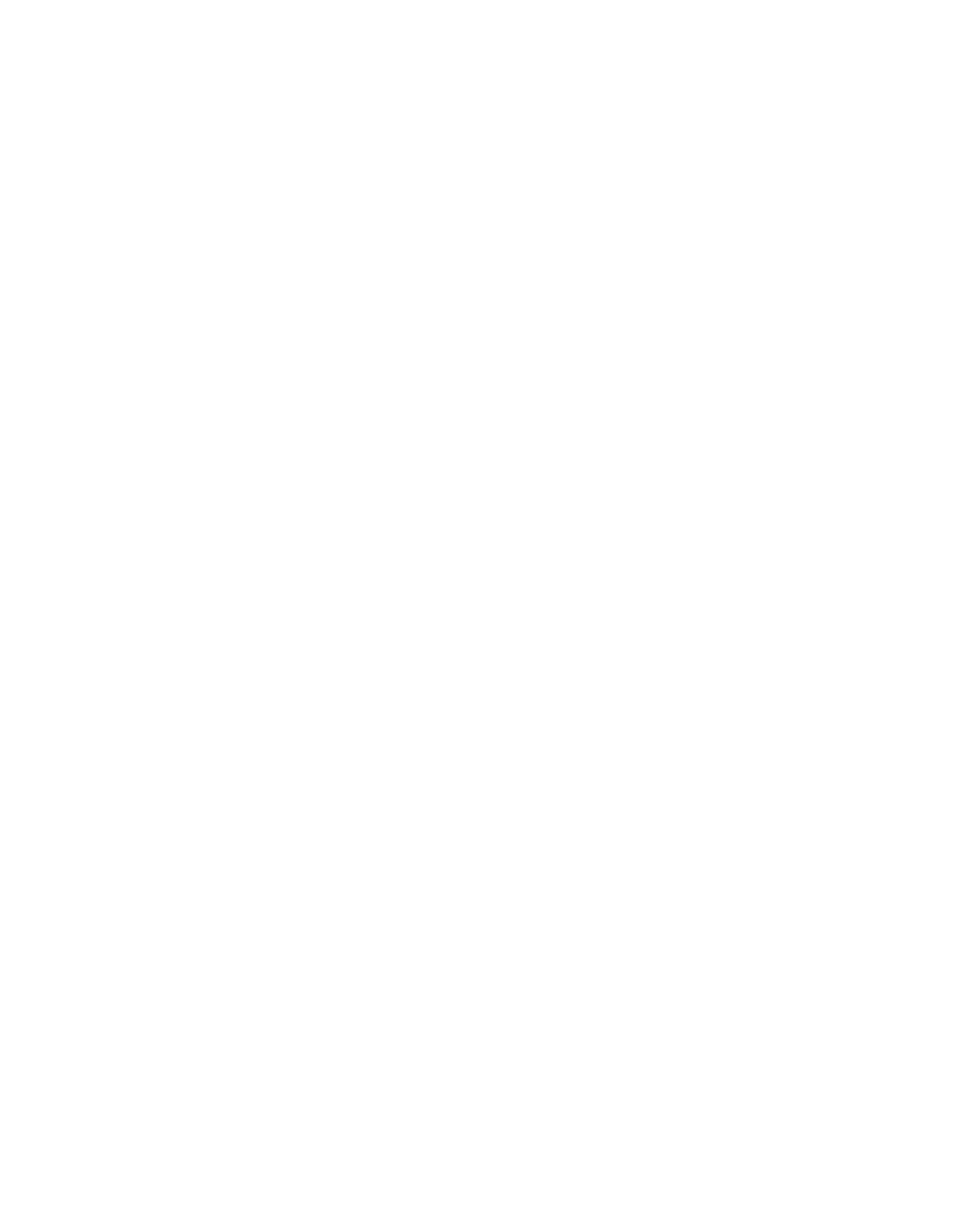#### 3 Flood aard Study and Revision rocess for Dams and on Dam **Features**

As part of the Risk MAP program, FEMA works with Federal, State, Tribal, and local partners across the nation to identify flood hazards and promote informed planning and development practices to help reduce flood risk. The Risk MAP program provides high-quality maps, information, and tools to better assess flooding risks, as well as planning and outreach support to help communities act to reduce (or mitigate) flood risk. Each Flood Risk Project or map revision process should be tailored to the needs and capabilities of each affected community and may involve different steps, products, and services.

The following subsections provide general descriptions of the flood hazard analysis and mapping study and map revision process that would apply to both dams and non-dam features. Details addressing the flood hazard analyses and mapping of dams and non-dam features are provided in Section 4.0 of this document.

#### $31$ **Flood aard Study rocess**

The flow diagram shown in Figure 1 provides an overview of the Risk MAP study process and the revisions process outlined in Subsection 3.2 of this document. During each phase, consideration and incorporation of data on dams or non-dam features will be evaluated. Dams or non-dam features within each phase of the study process are explained in more detail in the following subsections.

#### 311 roect lanning

As part of the overall program planning effort, FEMA Regional Offices must develop and select individual projects that are aligned with and meet overarching program objectives. The presence of dams and non-dam features may impact the project scope of work. The FEMA Regional Office may select several project types to initiate. For example, to make progress toward deploying projects that deliver quality data, FEMA Regional Offices should consider how to annually initiate the appropriate quantities of flood hazard data updates to balance inventory decline with available resources and critical framework data (e.g., high-quality Light Detection and Ranging data).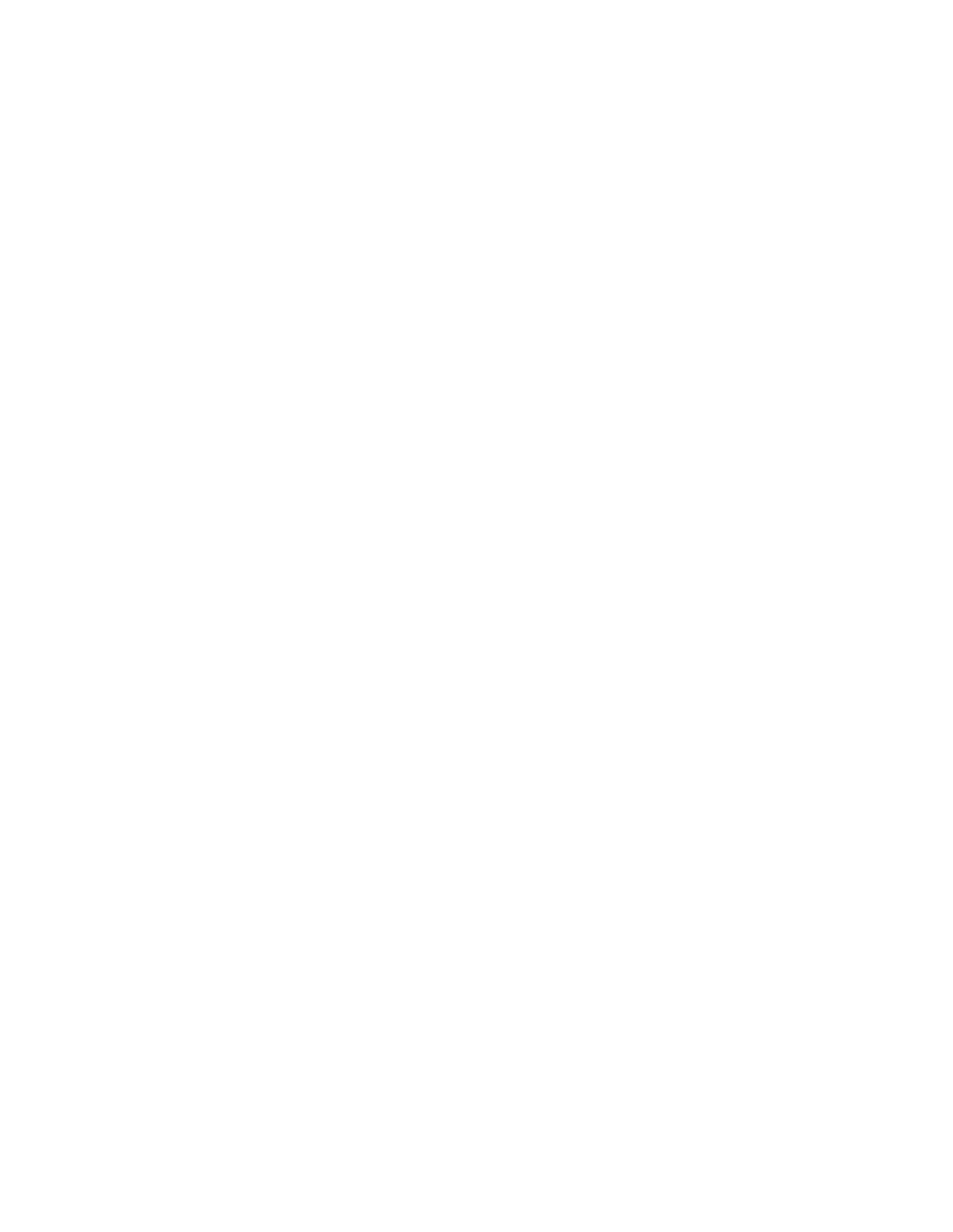# **6.0 Definitions**

[Table 4](#page-44-0) presents definitions of terms that are commonly used in the field of dam mapping and their definitions.

<span id="page-44-0"></span>

| <b>Term</b>                            | <b>Definition</b>                                                                                                                                                                                                                                                                                                                                                                                                                                                                                                                                                                                                                                                                                                                                                                                                                                                                                                                                       | <b>Source</b>                                                 |
|----------------------------------------|---------------------------------------------------------------------------------------------------------------------------------------------------------------------------------------------------------------------------------------------------------------------------------------------------------------------------------------------------------------------------------------------------------------------------------------------------------------------------------------------------------------------------------------------------------------------------------------------------------------------------------------------------------------------------------------------------------------------------------------------------------------------------------------------------------------------------------------------------------------------------------------------------------------------------------------------------------|---------------------------------------------------------------|
| 1-percent-annual-<br>chance floodplain | The floodplain inundated by the flood<br>event having a 1-percent chance of being<br>equaled or exceeded in any given year.                                                                                                                                                                                                                                                                                                                                                                                                                                                                                                                                                                                                                                                                                                                                                                                                                             | Adapted from FEMA website<br>https://www.fema.gov/flood-zones |
| 1-percent-annual-<br>chance flood      | The flood having a 1-percent chance of<br>being equaled or exceeded each year. The<br>1-percent-annual-chance flood also is<br>referred to as the base flood or 100-year<br>flood.                                                                                                                                                                                                                                                                                                                                                                                                                                                                                                                                                                                                                                                                                                                                                                      | Adapted from FEMA website<br>https://www.fema.gov/flood-zones |
| Acre-foot                              | A unit of volumetric measure that would<br>cover 1 acre to a depth of 1 foot. It is equal<br>to 43,560 cubic feet.                                                                                                                                                                                                                                                                                                                                                                                                                                                                                                                                                                                                                                                                                                                                                                                                                                      | <b>FEMA 148</b>                                               |
| <b>Backwater</b>                       | Backwater occurs when ineffective flow<br>pools at the downstream end of incoming<br>tributaries. Backwater from the receiving<br>stream or other water body is represented<br>as a static elevation at the downstream<br>end of the profile. The backwater elevation<br>is represented as a horizontal line using<br>the applicable line type for each<br>recurrence interval. The backwater is<br>projected upstream until it intersects the<br>corresponding modeled profile. If the<br>receiving water body does not have a<br>regulatory BFE, backwater is not displayed<br>on the profile and a limit of study label is<br>placed at the downstream location on the<br>tributary where the approximate 1-percent-<br>annual-chance profile would be greater<br>than the tributary stream 1-percent-annual-<br>chance profile and identified with a note<br>reading "1-percent-annual-chance-<br>backwater effects from [name of main<br>stream]." | FEMA, Flood Profiles (November<br>2016)                       |
| <b>Base Flood</b>                      | The flood having a 1-percent chance of<br>being equaled or exceeded in any given<br>year.                                                                                                                                                                                                                                                                                                                                                                                                                                                                                                                                                                                                                                                                                                                                                                                                                                                               | 44 CFR §59.1                                                  |

#### **Table 4: Terms and Definitions**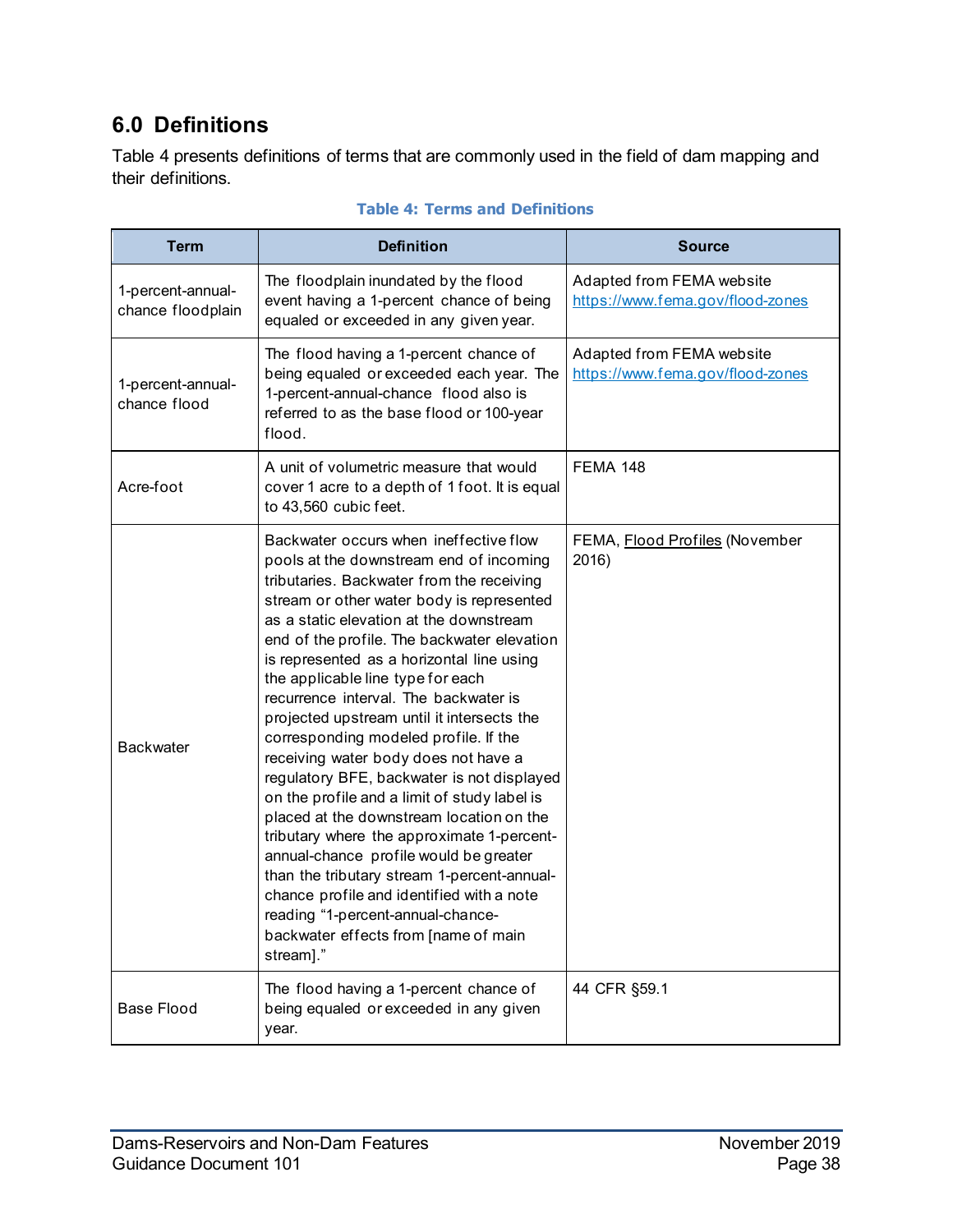| <b>Term</b>                         | <b>Definition</b>                                                                                                                                                                                                                                        | <b>Source</b>                                                                                                          |
|-------------------------------------|----------------------------------------------------------------------------------------------------------------------------------------------------------------------------------------------------------------------------------------------------------|------------------------------------------------------------------------------------------------------------------------|
| Conveyance                          | The movement of a stream of water and/or<br>other mobile substances from place to<br>place.                                                                                                                                                              | Adapted from NRCS "Flow"<br>https://www.nrcs.usda.gov/<br>Internet/FSE PLANTMATERIALS/<br>publications/wapmctn6333.pdf |
| Covenant                            | An agreement, a legally binding contract                                                                                                                                                                                                                 |                                                                                                                        |
| Dam                                 | An artificial barrier that has the ability to<br>impound water, wastewater, or any liquid-<br>borne material, for the purpose of storage<br>or control of water.                                                                                         | FEMA 148 and FEMA P-94                                                                                                 |
| Dam failure                         | Catastrophic type of failure characterized<br>by the sudden, rapid, and uncontrolled<br>release of impounded water or the<br>likelihood of such an uncontrolled release.                                                                                 | Adapted from FEMA 148                                                                                                  |
| Dam safety                          | The art and science of ensuring the<br>integrity and viability of dams such that<br>they do not present unacceptable risks to<br>the public, property, and the environment.                                                                              | Adapted from FEMA 148                                                                                                  |
| Embankment                          | A raised structure of earth, rocks, or<br>gravel, usually intended to retain water or<br>carry a roadway.                                                                                                                                                | USACE ER-1110-2-1156                                                                                                   |
| <b>Emergency Action</b><br>Plan     | A plan of action to be taken to reduce the<br>potential for property damage and loss of<br>life in an area affected by a dam failure or<br>large flood.                                                                                                  | <b>FEMA 148</b>                                                                                                        |
| Erosion                             | The wearing away of a surface (bank,<br>streambed, embankment, or other surface)<br>by floods, waves, wind, or any other<br>natural process.                                                                                                             | <b>FEMA 148</b>                                                                                                        |
| Flood Hazard<br><b>Boundary Map</b> | An official map of a community, issued by<br>the Federal Insurance Administrator,<br>where the boundaries of the flood,<br>mudslide (i.e., mudflow), or related erosion<br>areas having special hazards have been<br>designated as Zones A, M, and/or E. | 44 CFR § 59.1                                                                                                          |
| Flood Insurance<br>Rate Map         | An official map of a community, on which<br>the Federal Insurance Administration has<br>delineated both the Special Flood Hazard<br>Areas and the risk premium zones<br>applicable to the community.                                                     | IS-9, Managing Floodplain<br>Development Through the NFIP                                                              |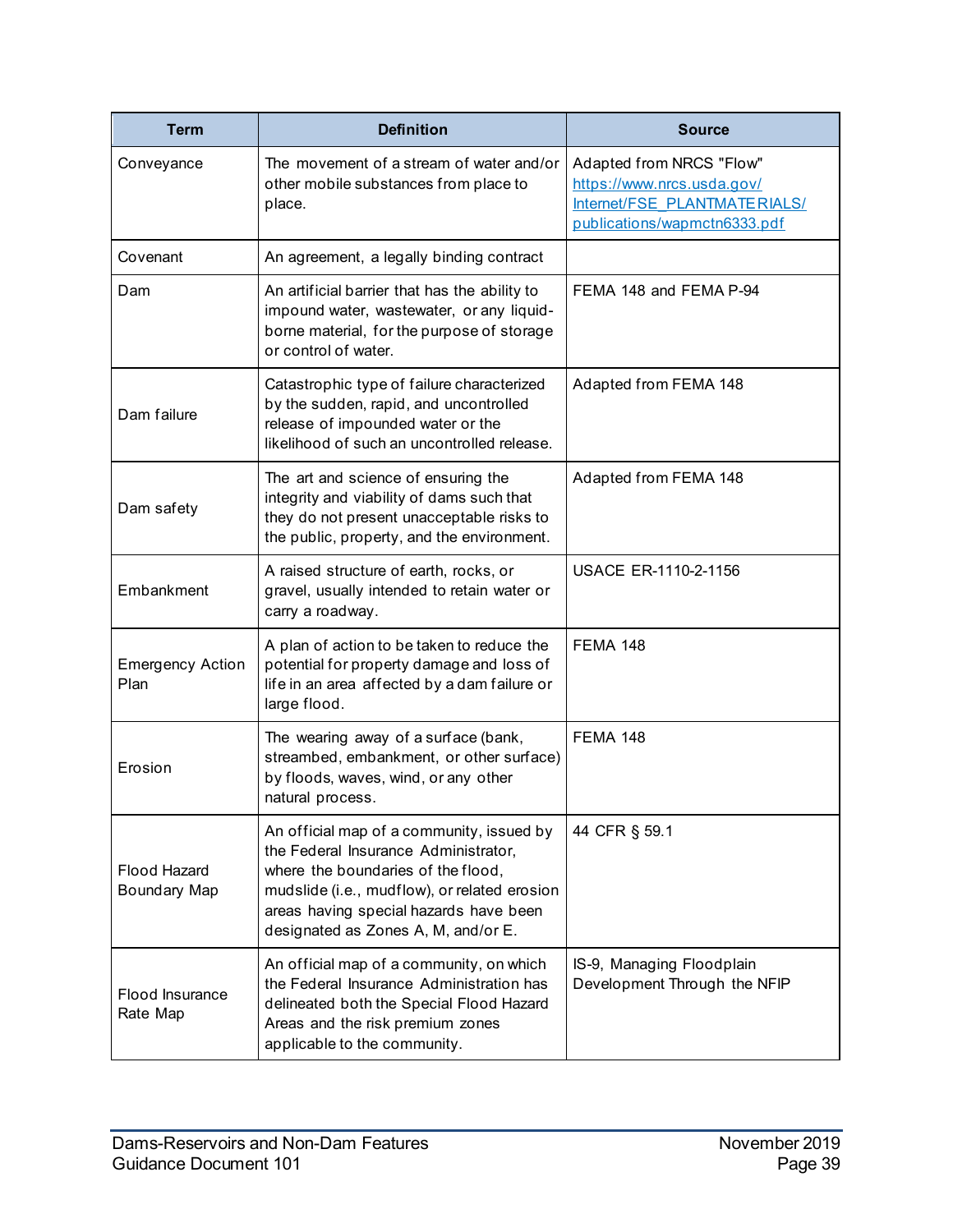| <b>Term</b>                     | <b>Definition</b>                                                                                                                                                                                                                                                                                                                                                                                                                                                                                                                                                                                                                                                                                                                                                                                                    | <b>Source</b>                                                                    |
|---------------------------------|----------------------------------------------------------------------------------------------------------------------------------------------------------------------------------------------------------------------------------------------------------------------------------------------------------------------------------------------------------------------------------------------------------------------------------------------------------------------------------------------------------------------------------------------------------------------------------------------------------------------------------------------------------------------------------------------------------------------------------------------------------------------------------------------------------------------|----------------------------------------------------------------------------------|
| Flood Insurance<br>Study Report | A report published by FEMA for a<br>community in conjunction with the<br>community's FIRM. The report contains<br>background data that includes the base<br>flood discharges and WSELs that were<br>used to prepare the FIRM.                                                                                                                                                                                                                                                                                                                                                                                                                                                                                                                                                                                        | Adapted from IS-9, Managing<br>Floodplain Development Through the<br><b>NFIP</b> |
| <b>Flood Retention</b>          | The storage of water or delay of runoff<br>either by planned operation, as in a<br>reservoir, or by temporary filling of<br>overflow areas, as in the progression of a<br>flood wave through a natural stream<br>channel.                                                                                                                                                                                                                                                                                                                                                                                                                                                                                                                                                                                            | Adapted from FEMA 148 "Flood<br>Storage"                                         |
| Floodplain                      | An area adjoining a body of water or<br>natural stream that may be covered by<br>floodwater. Also, the downstream area that<br>would be inundated or otherwise affected<br>by the failure of a dam or by large<br>floodflows. The area of the floodplain is<br>generally delineated by a frequency (or<br>size) of flood.                                                                                                                                                                                                                                                                                                                                                                                                                                                                                            | Adapted from FEMA 148                                                            |
| Freeboard                       | A factor of safety usually expressed in feet<br>above a flood level for purposes of<br>floodplain management. "Freeboard" tends<br>to compensate for the many unknown<br>factors that could contribute to flood<br>heights greater than the height calculated<br>for a selected size flood and floodway<br>conditions, such as wave action, bridge<br>openings, and the hydrological effect of<br>urbanization of the watershed. At times,<br>overbuild to account for long-term<br>settlement and incrementing the height to<br>ensure maintenance access during flood<br>events is referred to as freeboard as well.<br>For dams and purposes of the NFIP, this is<br>the vertical distance between a specified<br>stillwater (or other) reservoir surface<br>elevation and the top of the dam, without<br>camber. | Adapted from Levees and FEMA 148                                                 |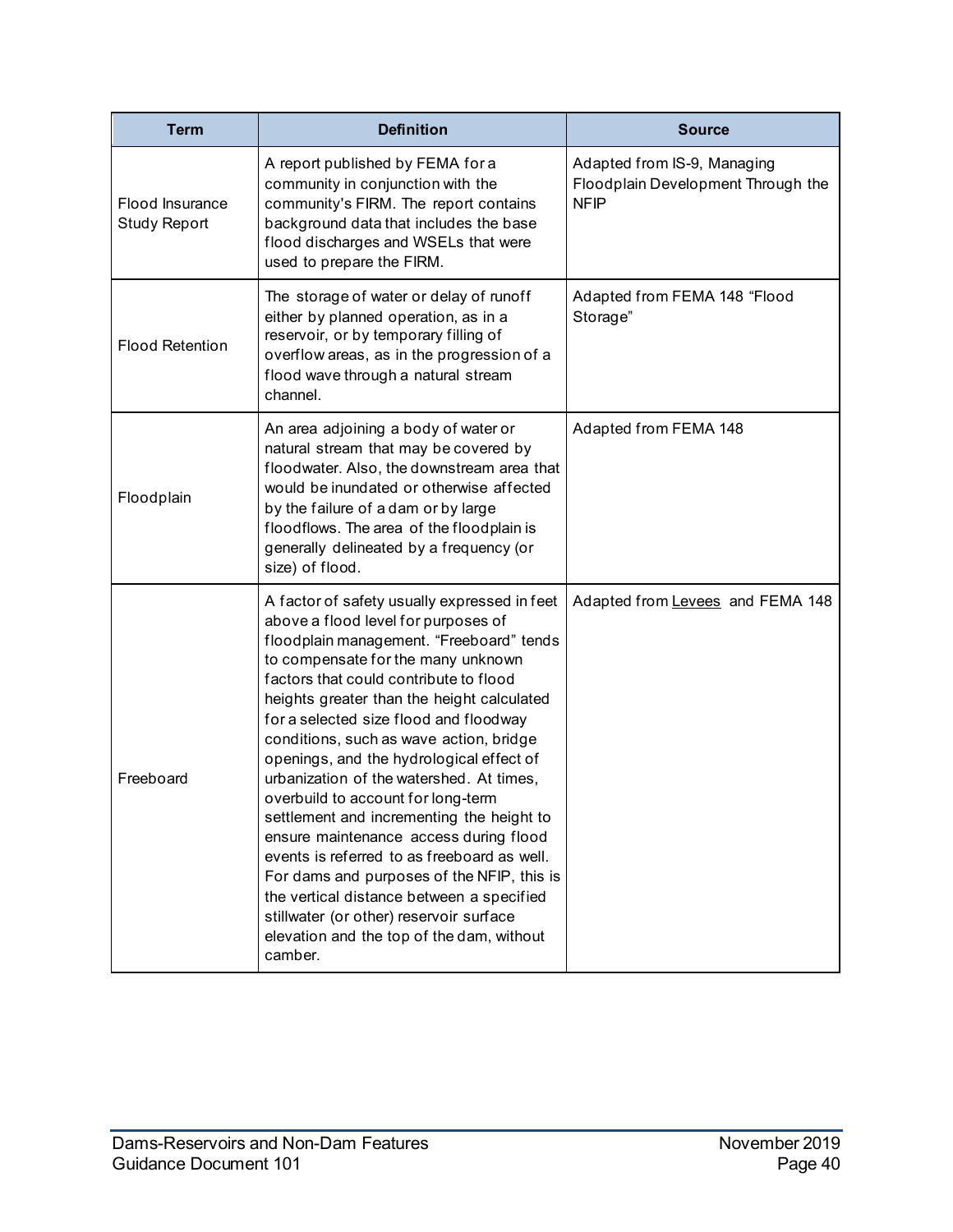| <b>Term</b>               | <b>Definition</b>                                                                                                                                                                                                                                                                                                                                                                                                                                                                                                                                       | <b>Source</b>                                                                                       |
|---------------------------|---------------------------------------------------------------------------------------------------------------------------------------------------------------------------------------------------------------------------------------------------------------------------------------------------------------------------------------------------------------------------------------------------------------------------------------------------------------------------------------------------------------------------------------------------------|-----------------------------------------------------------------------------------------------------|
| <b>Hazard Potential</b>   | The possible adverse incremental<br>consequences that result from the release<br>of water or stored contents due to failure of<br>the dam or misoperation of the dam or<br>appurtenances. Impacts may be for a<br>defined area downstream of a dam from<br>floodwaters released through spillways<br>and outlet works of the dam, or from<br>waters released by partial or complete<br>failure of the dam. An area upstream of the<br>dam also may be impacted by the effects<br>of backwater flooding or landslides around<br>the reservoir perimeter. | Adapted from FEMA 148                                                                               |
| <b>Hydraulic Analysis</b> | An engineering analysis of a flooding<br>source carried out to determine how<br>floodwaters will move within the system in<br>response to differing discharge quantities.                                                                                                                                                                                                                                                                                                                                                                               | Levees                                                                                              |
| Impoundment               | Body of water created by a dam or non-<br>dam feature.                                                                                                                                                                                                                                                                                                                                                                                                                                                                                                  | <b>USBR Glossary,</b><br>https://www.usbr.gov/library/glossary                                      |
| Lake                      | A water-filled basin with restricted or no<br>outlet. Includes reservoirs, tidal ponds, and<br>playas.                                                                                                                                                                                                                                                                                                                                                                                                                                                  | NRCS,<br>https://www.nrcs.usda.gov/<br>Internet/FSE PLANTMATERIALS/<br>publications/wapmctn6333.pdf |
| Levee                     | A manmade structure, usually an earthen<br>embankment, designed and constructed in<br>accordance with sound engineering<br>practices to contain, control, or divert the<br>flow of water to reduce flood hazards<br>posed by temporary flooding.                                                                                                                                                                                                                                                                                                        | 44 CFR § 59.1                                                                                       |
| <b>Mapping Partner</b>    | A local, State, or regional entity (e.g.,<br>participating NFIP community, State<br>agency/authority, local or regional<br>conservation district, regional watershed<br>entity, or CTP) that has established a<br>relationship and agreement with FEMA to<br>be a more active participant in the FEMA<br>flood hazard mapping program and take<br>on responsibility for development of Flood<br>Hazard Risk Products in partnership with<br>FEMA (.                                                                                                     |                                                                                                     |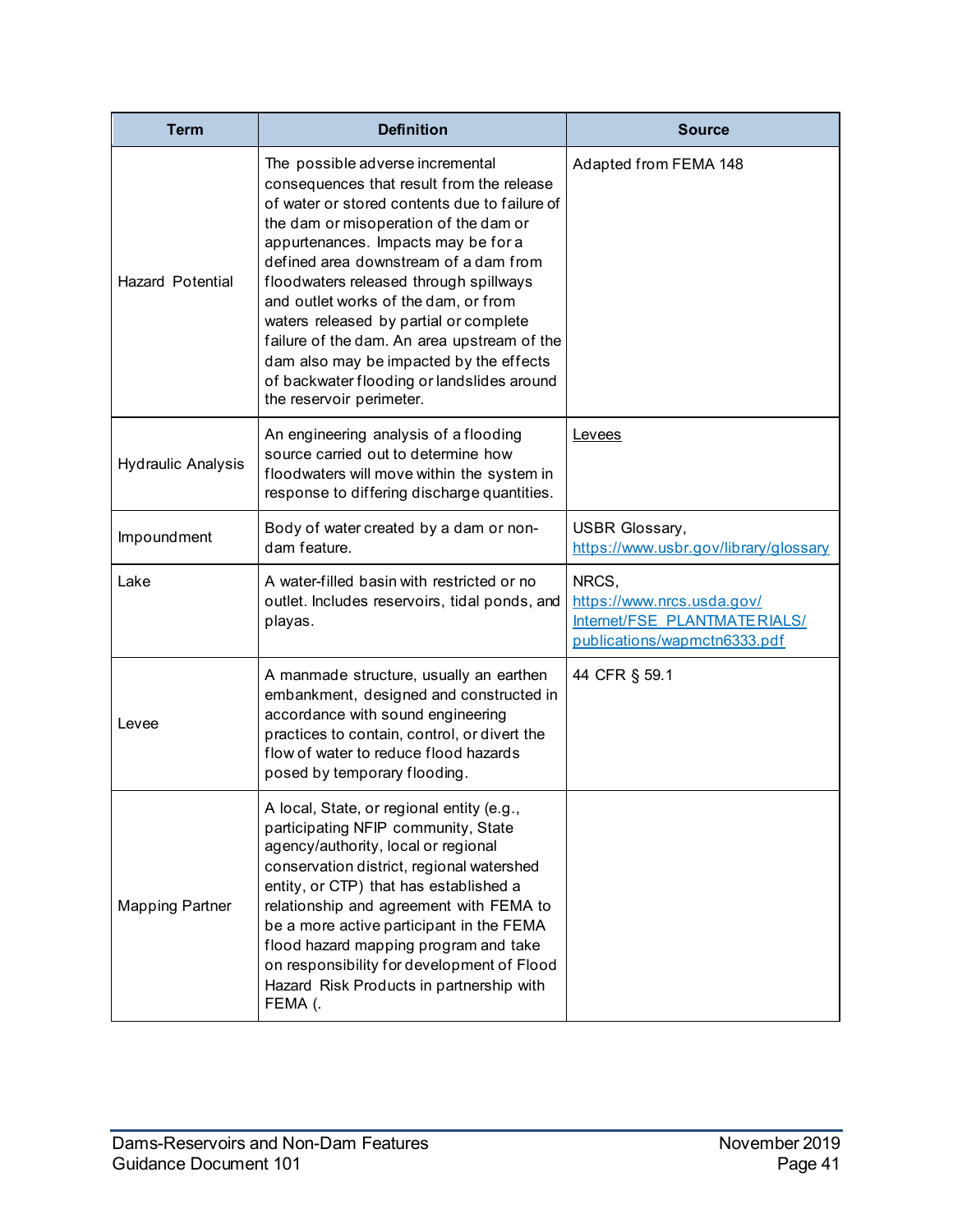| <b>Term</b>                             | <b>Definition</b>                                                                                                                                                                                                                                                                                                                                                                                                                                                                                              | <b>Source</b>                        |
|-----------------------------------------|----------------------------------------------------------------------------------------------------------------------------------------------------------------------------------------------------------------------------------------------------------------------------------------------------------------------------------------------------------------------------------------------------------------------------------------------------------------------------------------------------------------|--------------------------------------|
| National Inventory<br>of Dams (NID)     | An inventory that contains information on<br>more than 90,000 dams throughout the<br>U.S. that are more than 25 feet high, hold<br>more than 50 acre-feet of water, or are<br>considered a significant hazard if they fail.<br>The NID is maintained and published by<br>USACE with information from all 50 States,<br>Puerto Rico, and 16 Federal agencies. The<br>NID is available at:<br>https://nid.sec.usace.army.mil                                                                                     | Adapted from USACE ER1110-2-<br>1156 |
| <b>National Levee</b><br>Database (NLD) | A dynamic, searchable inventory of<br>information, developed by USACE in<br>cooperation with FEMA, is for all levee<br>systems in the U.S. The NLD contains<br>information to facilitate and link activities,<br>such as flood risk communication, levee<br>system evaluation for the NFIP, levee<br>system inspections, floodplain<br>management, and risk assessments. The<br>NLD continues to be a dynamic database<br>with ongoing efforts to add levee data from<br>Federal agencies, States, and Tribes. | Levee Guidance                       |
| Non-Dam Feature                         | A physical feature that is not designed,<br>constructed, operated, maintained, or<br>regulated as a flood-control structure, but<br>may inadvertently confine flow during<br>some flood events. Non-dam features<br>(such as roadways and rail transit<br>systems) cross the floodplain and restrict<br>flow, creating incidental flood retention.                                                                                                                                                             |                                      |
| Regulatory<br>Floodway                  | The channel of a river or other<br>watercourse and the adjacent land areas<br>that must be reserved in order to discharge<br>the base flood without cumulatively<br>increasing the water-surface elevation<br>more than a designated height.                                                                                                                                                                                                                                                                   | 44 CFR § 59.1                        |
| Reservoir                               | A body of water impounded by a dam and<br>in which water can be stored. In the case<br>of mine tailings facilities, it can include the<br>solids as well as the water retained.                                                                                                                                                                                                                                                                                                                                | FEMA P-94                            |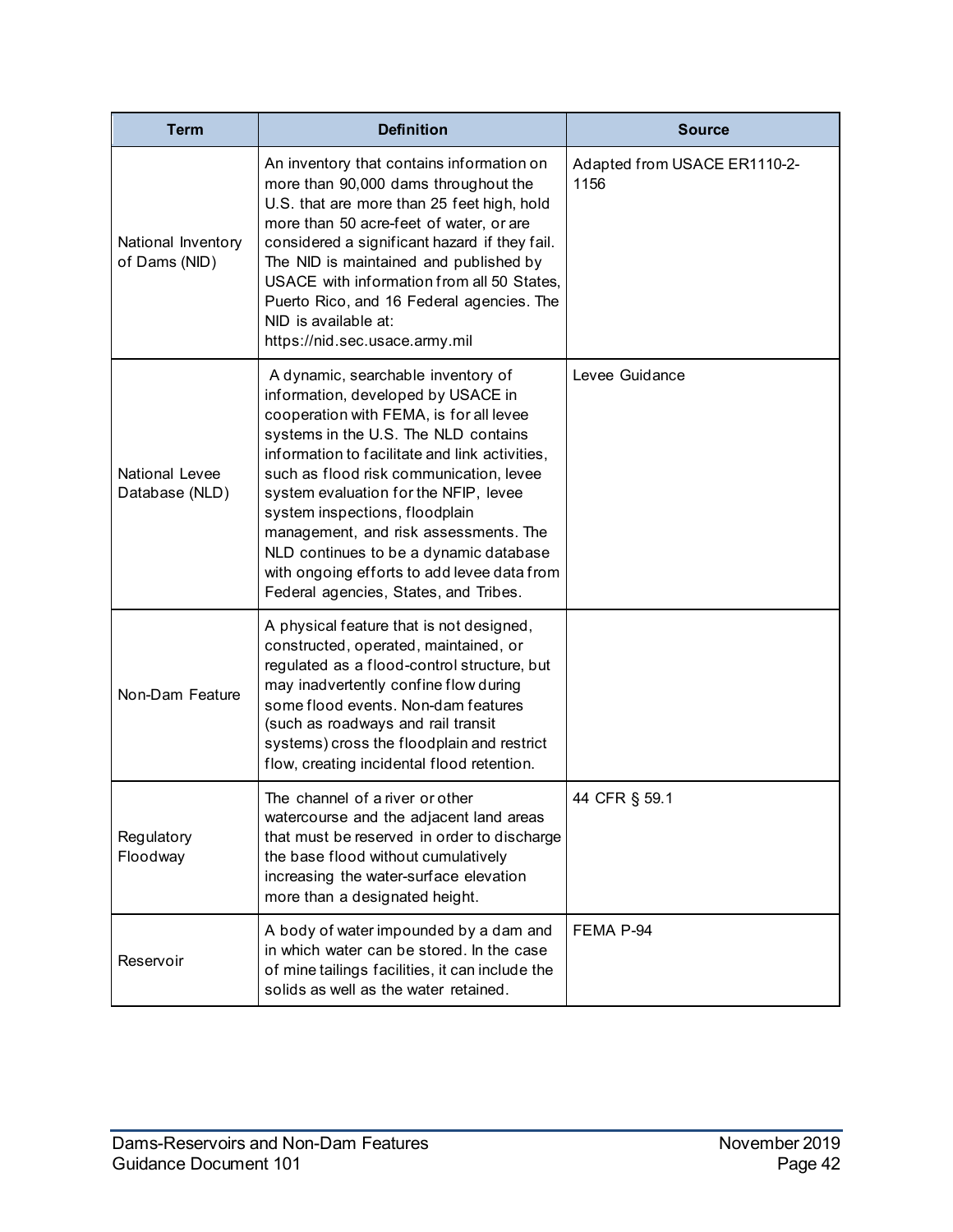| <b>Term</b>            | <b>Definition</b>                                                                                                                                                                                                                                                                                                                                                                                                                                                                                                                                                                                                                                                                                                                                                   | <b>Source</b>                                                                  |
|------------------------|---------------------------------------------------------------------------------------------------------------------------------------------------------------------------------------------------------------------------------------------------------------------------------------------------------------------------------------------------------------------------------------------------------------------------------------------------------------------------------------------------------------------------------------------------------------------------------------------------------------------------------------------------------------------------------------------------------------------------------------------------------------------|--------------------------------------------------------------------------------|
| <b>Residual Risk</b>   | The risk that remains after all mitigation<br>actions and risk reduction actions have<br>been completed. With respect to dams,<br>FEMA defines residual risk as "risk<br>remaining at any time" (FEMA, 2015, page<br>A-2). It is the risk that remains after<br>decisions related to a specific dam safety<br>issue are made and prudent actions have<br>been taken to address the risk. It is the<br>remote risk associated with a condition<br>that was judged to not be a credible dam<br>safety issue.                                                                                                                                                                                                                                                          | USACE ER-1110-2-1156                                                           |
| <b>Risk</b>            | The product of the likelihood of a structure<br>being loaded, adverse structural<br>performance (e.g., dam failure), and the<br>magnitude of the resulting consequences.                                                                                                                                                                                                                                                                                                                                                                                                                                                                                                                                                                                            | <b>High Hazard Potential Dams Notice</b><br>of Funding Opportunity for FY 2019 |
| <b>Risk Assessment</b> | A broad term that encompasses a variety<br>of analytic techniques that are used in<br>different situations, depending on the<br>nature of the risk, the available data, and<br>needs of decision makers. A risk<br>assessment is a systematic, evidence-<br>based approach for quantifying and<br>describing the nature, likelihood, and<br>magnitude of risk associated with the<br>current condition and the same values<br>resulting from a changed condition due to<br>some action. Risk assessment includes<br>explicit acknowledgment of the<br>uncertainties in the risk. As applied to dam<br>safety, the process of identifying the<br>likelihood and consequences of dam<br>failure to provide the basis for informed<br>decisions on a course of action. | USACE ER-1110-2-1156                                                           |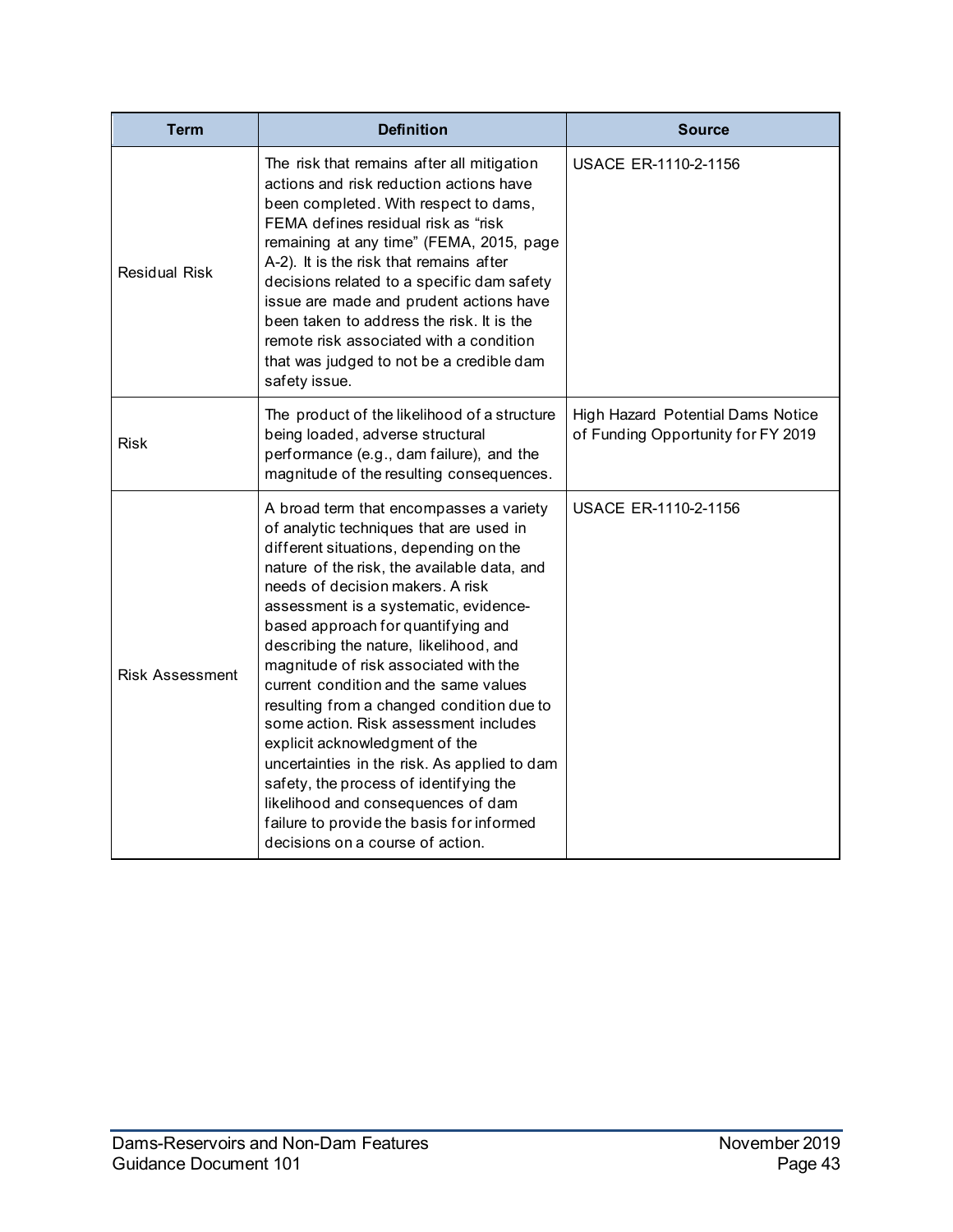| <b>Term</b>                  | <b>Definition</b>                                                                                                                                                                                                                                                                                                                                                                                                                                                                                                                                                                          | <b>Source</b>                                                 |
|------------------------------|--------------------------------------------------------------------------------------------------------------------------------------------------------------------------------------------------------------------------------------------------------------------------------------------------------------------------------------------------------------------------------------------------------------------------------------------------------------------------------------------------------------------------------------------------------------------------------------------|---------------------------------------------------------------|
| Special Flood<br>Hazard Area | The land in the floodplain within a<br>community subject to a 1-percent or<br>greater chance of flooding in any given<br>year. The area may be designated as<br>Zone A on the FHBM. After detailed<br>ratemaking has been completed in<br>preparation for publication of the FIRM,<br>Zone A usually is refined into Zones A,<br>AO, AH, A1-30, AE, A99, AR, AR/A1-30,<br>AR/AE, AR/AO, AR/AH, AR/A, VO, or V1-<br>30, VE, or V. For purposes of these<br>regulations, the term "special flood hazard<br>area" is synonymous in meaning with the<br>phrase "area of special flood hazard." | Adapted from 44 CFR § 59.1, "Area<br>of special flood hazard" |
| <b>State</b>                 | Any State of the United States, the District<br>of Columbia, Puerto Rico, the Virgin<br>Islands, Guam, American Samoa, and the<br>Commonwealth of the Northern Mariana<br>Islands.                                                                                                                                                                                                                                                                                                                                                                                                         | 44 CFR § 59.1                                                 |
| State Dam Safety<br>Agency   | A State agency that has regulatory<br>authority over the safety of non-Federal<br>dams.                                                                                                                                                                                                                                                                                                                                                                                                                                                                                                    | 33 USC § 467(14)                                              |
| Storage                      | The retention of water or delay of runoff<br>either by planned operation, as in a<br>reservoir, or by temporary filling of<br>overflow areas, as in the progression of a<br>flood wave through a natural stream<br>channel.                                                                                                                                                                                                                                                                                                                                                                | <b>FEMA 148</b>                                               |
| Watershed                    | The area drained by a river or river system<br>or portion thereof. The watershed for a<br>dam is the drainage area upstream of the<br>dam.                                                                                                                                                                                                                                                                                                                                                                                                                                                 | <b>FEMA 148</b>                                               |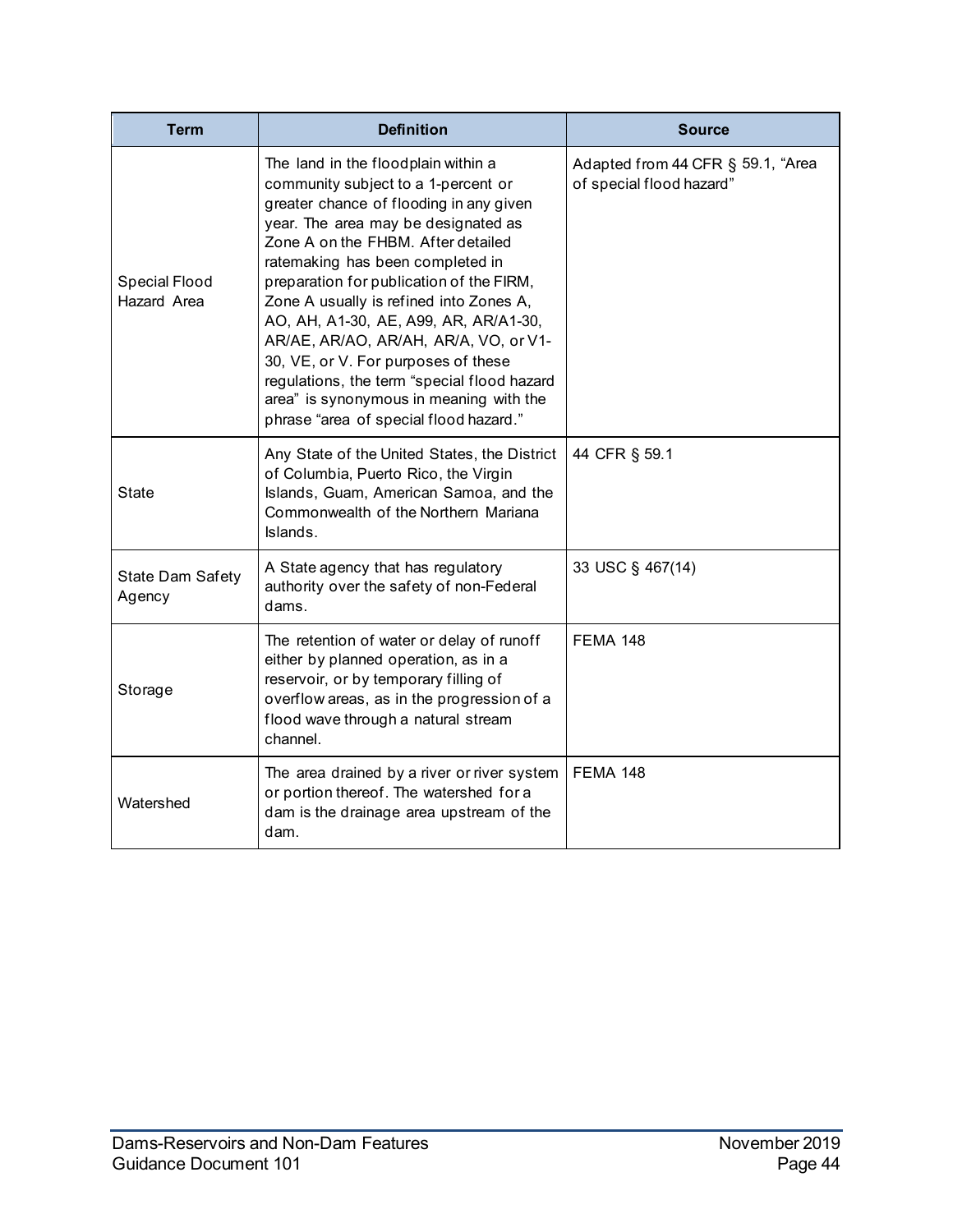## **7.0 References**

Association of State Dam Safety Officials . (2019). Association Webpage. Available at: <https://damsafety.org/>

- Code of Federal Regulations, Title 44—Emergency Management and Assistance, Chapter I— Federal Emergency Management Agency, Department of Homeland Security, Subchapter B—Insurance and Hazard Mitigation, Subjgrp—National Flood Insurance Program, Part 59—General Provisions, Subpart A—General, Section 59.1—Definitions. (2018). Available at: [https://www.govinfo.gov/app/details/CFR-2018-title44-vol1/CFR-](https://www.govinfo.gov/app/details/CFR-2018-title44-vol1/CFR-2018-title44-vol1-sec59-1)[2018-title44-vol1-sec59-1](https://www.govinfo.gov/app/details/CFR-2018-title44-vol1/CFR-2018-title44-vol1-sec59-1)
- Federal Emergency Management Agency (FEMA). (April 2004). Federal Guidelines for Dam Safety: Hazard Potential Classification Systems for Dams. FEMA 333. Available at: <https://www.fema.gov/media-library-data/20130726-1516-20490-7951/fema-333.pdf>
- FEMA. (April 2004). Federal Guidelines for Dam Safety: Glossary of Terms. Available at: <https://www.fema.gov/media-library/assets/documents/3904>
- FEMA. (July 2013). Federal Guidelines for Dam Safety: Emergency Action Planning for Dams. FEMA 64. Available at: [https://www.fema.gov/media-library](https://www.fema.gov/media-library-data/5b20db599c212f77fd5e85d256f471a3/EAP+Federal+Guidelines_FEMA+P-64.pdf)[data/5b20db599c212f77fd5e85d256f471a3/EAP+Federal+Guidelines\\_FEMA+P-64.pdf](https://www.fema.gov/media-library-data/5b20db599c212f77fd5e85d256f471a3/EAP+Federal+Guidelines_FEMA+P-64.pdf)
- FEMA. (July 2013). Federal Guidelines for Inundation Mapping of Flood Risks Associated with Dam Incidents and Failures. FEMA P-946. Available at: [https://www.fema.gov/media](https://www.fema.gov/media-library/assets/documents/34193)[library/assets/documents/34193](https://www.fema.gov/media-library/assets/documents/34193)
- FEMA. (August 2013). Federal Guidelines for Dam Safety: Selecting and Accommodating Inflow Design Floods for Dams. FEMA P-94. Available at: [https://www.fema.gov/media](https://www.fema.gov/media-library/assets/documents/3898)[library/assets/documents/3898](https://www.fema.gov/media-library/assets/documents/3898)
- FEMA. (November 2015). Guidance for Flood Risk Analysis and Mapping: Riverine Mapping and Floodplain Boundaries Guidance. Guidance Document 60. Available at: [https://www.fema.gov/media-library-data/1449866809789-](https://www.fema.gov/media-library-data/1449866809789-9c0d4332ad18d207f33c72cfe9dc3b1a/Riverine_Mapping_and_Floodplain_Guidance_Nov_2015.pdf) [9c0d4332ad18d207f33c72cfe9dc3b1a/Riverine\\_Mapping\\_and\\_Floodplain\\_Guidance\\_N](https://www.fema.gov/media-library-data/1449866809789-9c0d4332ad18d207f33c72cfe9dc3b1a/Riverine_Mapping_and_Floodplain_Guidance_Nov_2015.pdf) [ov\\_2015.pdf](https://www.fema.gov/media-library-data/1449866809789-9c0d4332ad18d207f33c72cfe9dc3b1a/Riverine_Mapping_and_Floodplain_Guidance_Nov_2015.pdf)
- FEMA. (May 2016). Guidance for Flood Risk Analysis and Mapping: Dam-Specific Non-Regulatory Flood Risk Datasets. Guidance Document 68. Available at: [https://www.fema.gov/media-library-data/1468328608995-](https://www.fema.gov/media-library-data/1468328608995-3ae941087722dad94f19b4de4a7dc7d9/Dam_FRP_Guidance_May_2016.pdf) [3ae941087722dad94f19b4de4a7dc7d9/Dam\\_FRP\\_Guidance\\_May\\_2016.pdf](https://www.fema.gov/media-library-data/1468328608995-3ae941087722dad94f19b4de4a7dc7d9/Dam_FRP_Guidance_May_2016.pdf)
- FEMA. (November 2016). Guidance for Flood Risk Analysis and Mapping: Flood Profiles. Guidance Document 85. Available at: [https://www.fema.gov/media-library](https://www.fema.gov/media-library-data/1485269649213-8f3f5dd54ab7c3ded7d5bcecaff61eab/Flood_Profiles_Guidance_Nov_2016.pdf)[data/1485269649213-](https://www.fema.gov/media-library-data/1485269649213-8f3f5dd54ab7c3ded7d5bcecaff61eab/Flood_Profiles_Guidance_Nov_2016.pdf) [8f3f5dd54ab7c3ded7d5bcecaff61eab/Flood\\_Profiles\\_Guidance\\_Nov\\_2016.pdf](https://www.fema.gov/media-library-data/1485269649213-8f3f5dd54ab7c3ded7d5bcecaff61eab/Flood_Profiles_Guidance_Nov_2016.pdf)
- FEMA. (November 2016). Guidance for Flood Risk Analysis and Mapping: General Hydraulics Considerations. Guidance Document 52. Available at: [https://www.fema.gov/media](https://www.fema.gov/media-library-data/1559218975056-a8d9146102a59f74c1442af50644e30a/General_Hydraulics_Guidance_Nov_2016.pdf)[library-data/1559218975056](https://www.fema.gov/media-library-data/1559218975056-a8d9146102a59f74c1442af50644e30a/General_Hydraulics_Guidance_Nov_2016.pdf) [a8d9146102a59f74c1442af50644e30a/General\\_Hydraulics\\_Guidance\\_Nov\\_2016.pdf](https://www.fema.gov/media-library-data/1559218975056-a8d9146102a59f74c1442af50644e30a/General_Hydraulics_Guidance_Nov_2016.pdf)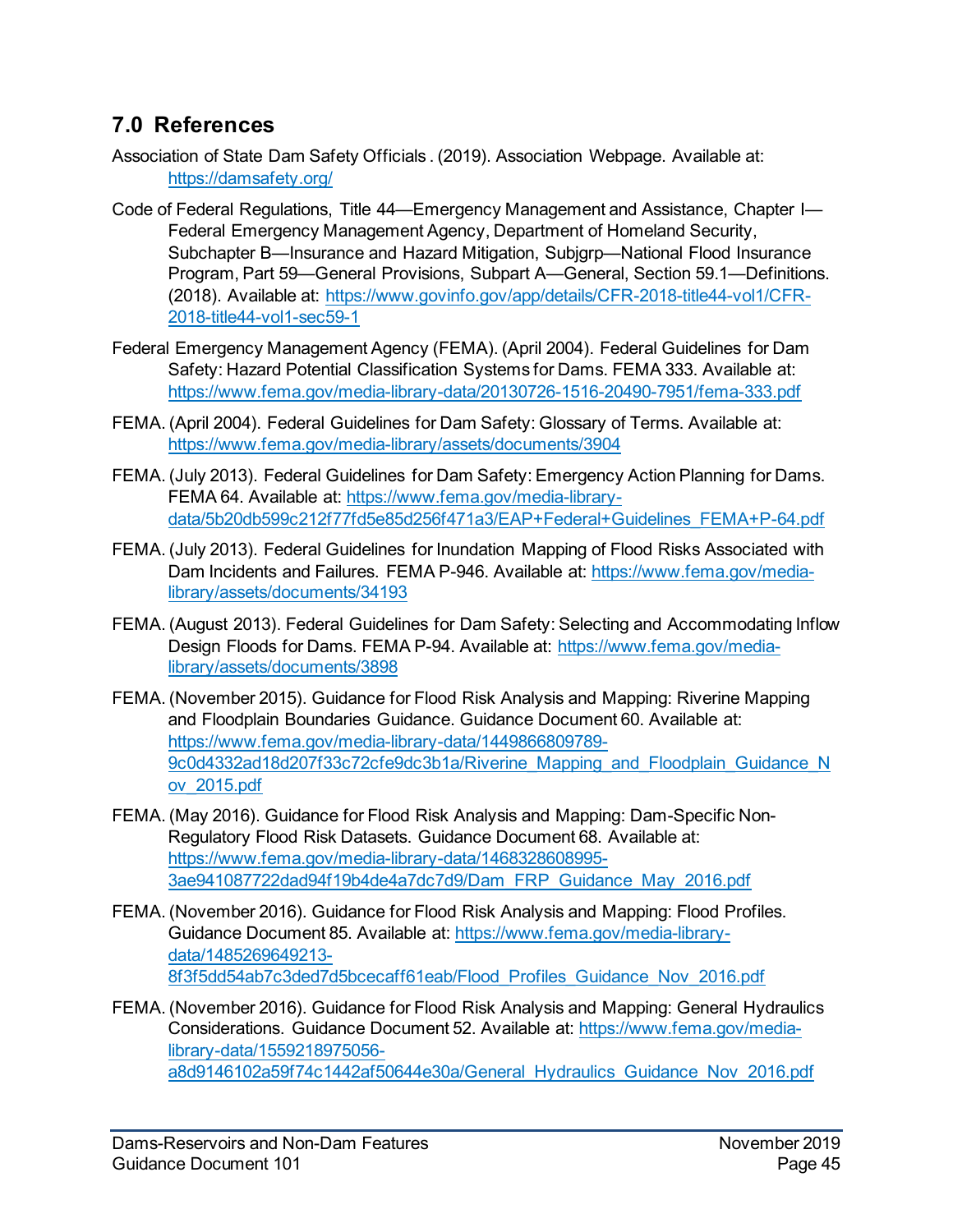- FEMA. (November 2016). Guidance for Flood Risk Analysis and Mapping Hydraulics: One-Dimensional Analysis. Guidance Document 80. Available at: [https://www.fema.gov/media-library-data/1484864685338-](https://www.fema.gov/media-library-data/1484864685338-42d21ccf2d87c2aac95ea1d7ab6798eb/Hydraulics_OneDimensionalAnalyses_Nov_2016.pdf) [42d21ccf2d87c2aac95ea1d7ab6798eb/Hydraulics\\_OneDimensionalAnalyses\\_Nov\\_201](https://www.fema.gov/media-library-data/1484864685338-42d21ccf2d87c2aac95ea1d7ab6798eb/Hydraulics_OneDimensionalAnalyses_Nov_2016.pdf) [6.pdf](https://www.fema.gov/media-library-data/1484864685338-42d21ccf2d87c2aac95ea1d7ab6798eb/Hydraulics_OneDimensionalAnalyses_Nov_2016.pdf)
- FEMA. (November 2016). Guidance for Flood Risk Analysis and Mapping Hydraulics: Two-Dimensional Analysis. Guidance Document 81. Available at: [https://www.fema.gov/media-library-data/1484864685342-](https://www.fema.gov/media-library-data/1484864685342-42d21ccf2d87c2aac95ea1d7ab6798eb/Hydraulics_TwoDimensionalAnalyses_Nov_2016.pdf) [42d21ccf2d87c2aac95ea1d7ab6798eb/Hydraulics\\_TwoDimensionalAnalyses\\_Nov\\_201](https://www.fema.gov/media-library-data/1484864685342-42d21ccf2d87c2aac95ea1d7ab6798eb/Hydraulics_TwoDimensionalAnalyses_Nov_2016.pdf) [6.pdf](https://www.fema.gov/media-library-data/1484864685342-42d21ccf2d87c2aac95ea1d7ab6798eb/Hydraulics_TwoDimensionalAnalyses_Nov_2016.pdf)
- FEMA. (August 2018). MT-2 Application Forms and Instructions for Conditional Letters of Map Revision and Letters of Map Revision. Available at: [https://www.fema.gov/media](https://www.fema.gov/media-library/assets/documents/1343)[library/assets/documents/1343](https://www.fema.gov/media-library/assets/documents/1343)
- FEMA. (February 2019). Guidance for Flood Risk Analysis and Mapping: Levees. Guidance Document 95. Available at: [https://www.fema.gov/media-library-data/1556726741363-](https://www.fema.gov/media-library-data/1556726741363-2334a11b0de5b35a1e3210353c06148f/Levee_Guidance_Feb_2019.pdf) [2334a11b0de5b35a1e3210353c06148f/Levee\\_Guidance\\_Feb\\_2019.pdf](https://www.fema.gov/media-library-data/1556726741363-2334a11b0de5b35a1e3210353c06148f/Levee_Guidance_Feb_2019.pdf)
- FEMA. (February 2019). Guidance for Flood Risk Analysis and Mapping: General Hydrologic Considerations. Guidance Document 71. Available at: [https://www.fema.gov/media](https://www.fema.gov/media-library-data/1556727028010-090889650cfe5ad6845c3f2f39863053/General_Hydrologic_Considerations_Guidance_Feb_2019.pdf)[library-data/1556727028010-](https://www.fema.gov/media-library-data/1556727028010-090889650cfe5ad6845c3f2f39863053/General_Hydrologic_Considerations_Guidance_Feb_2019.pdf) 090889650cfe5ad6845c3f2f39863053/General Hydrologic Considerations Guidance F [eb\\_2019.pdf](https://www.fema.gov/media-library-data/1556727028010-090889650cfe5ad6845c3f2f39863053/General_Hydrologic_Considerations_Guidance_Feb_2019.pdf)
- FEMA. (February 2019). Guidance for Flood Risk Analysis and Mapping: Hydrology: Rainfall-Runoff Analysis. Guidance Document 91. Available at: [https://www.fema.gov/media](https://www.fema.gov/media-library-data/1556726907712-531c28be5da64efc564530a5a167ade4/Hydrologic_Rainfall_Runoff_Analysis_Feb_2019.pdf)[library-data/1556726907712-](https://www.fema.gov/media-library-data/1556726907712-531c28be5da64efc564530a5a167ade4/Hydrologic_Rainfall_Runoff_Analysis_Feb_2019.pdf) [531c28be5da64efc564530a5a167ade4/Hydrologic\\_Rainfall\\_Runoff\\_Analysis\\_Feb\\_2019](https://www.fema.gov/media-library-data/1556726907712-531c28be5da64efc564530a5a167ade4/Hydrologic_Rainfall_Runoff_Analysis_Feb_2019.pdf) [.pdf](https://www.fema.gov/media-library-data/1556726907712-531c28be5da64efc564530a5a167ade4/Hydrologic_Rainfall_Runoff_Analysis_Feb_2019.pdf)
- FEMA. (February 2019). Guidance for Flood Risk Analysis and Mapping: Mapping Base Flood Elevations on Flood Insurance Rate Maps. Guidance Document 31. Available at: [https://www.fema.gov/media-library-data/1556723016883](https://www.fema.gov/media-library-data/1556723016883-db56f22acada9046862b968b44e86b8f/BFE_Mapping_Guidance_Feb_2019.pdf) [db56f22acada9046862b968b44e86b8f/BFE\\_Mapping\\_Guidance\\_Feb\\_2019.pdf](https://www.fema.gov/media-library-data/1556723016883-db56f22acada9046862b968b44e86b8f/BFE_Mapping_Guidance_Feb_2019.pdf)
- FEMA. (June 2019). Guidelines and Standards for Flood Risk Analysis and Mapping webpage [\(www.fema.gov/guidelines-and-standards-flood-risk-analysis-and-mapping](http://www.fema.gov/guidelines-and-standards-flood-risk-analysis-and-mapping)
- FEMA. (July 2019). Hydrologic Models Meeting the Minimum Requirement of National Flood Insurance Program. Available at: [https://www.fema.gov/hydrologic-models-meeting](https://www.fema.gov/hydrologic-models-meeting-minimum-requirement-national-flood-insurance-program)[minimum-requirement-national-flood-insurance-program](https://www.fema.gov/hydrologic-models-meeting-minimum-requirement-national-flood-insurance-program)
- FEMA. (July 2019). Hydraulic Numerical Models Meeting the Minimum Requirement of National Flood Insurance Program. Available at: [https://www.fema.gov/hydraulic-numerical](https://www.fema.gov/hydraulic-numerical-models-meeting-minimum-requirement-national-flood-insurance-program)[models-meeting-minimum-requirement-national-flood-insurance-program](https://www.fema.gov/hydraulic-numerical-models-meeting-minimum-requirement-national-flood-insurance-program)
- FEMA. (September 2019). Interagency Committee on Dam Safety webpage. Available at: <https://www.fema.gov/interagency-committee-dam-safety>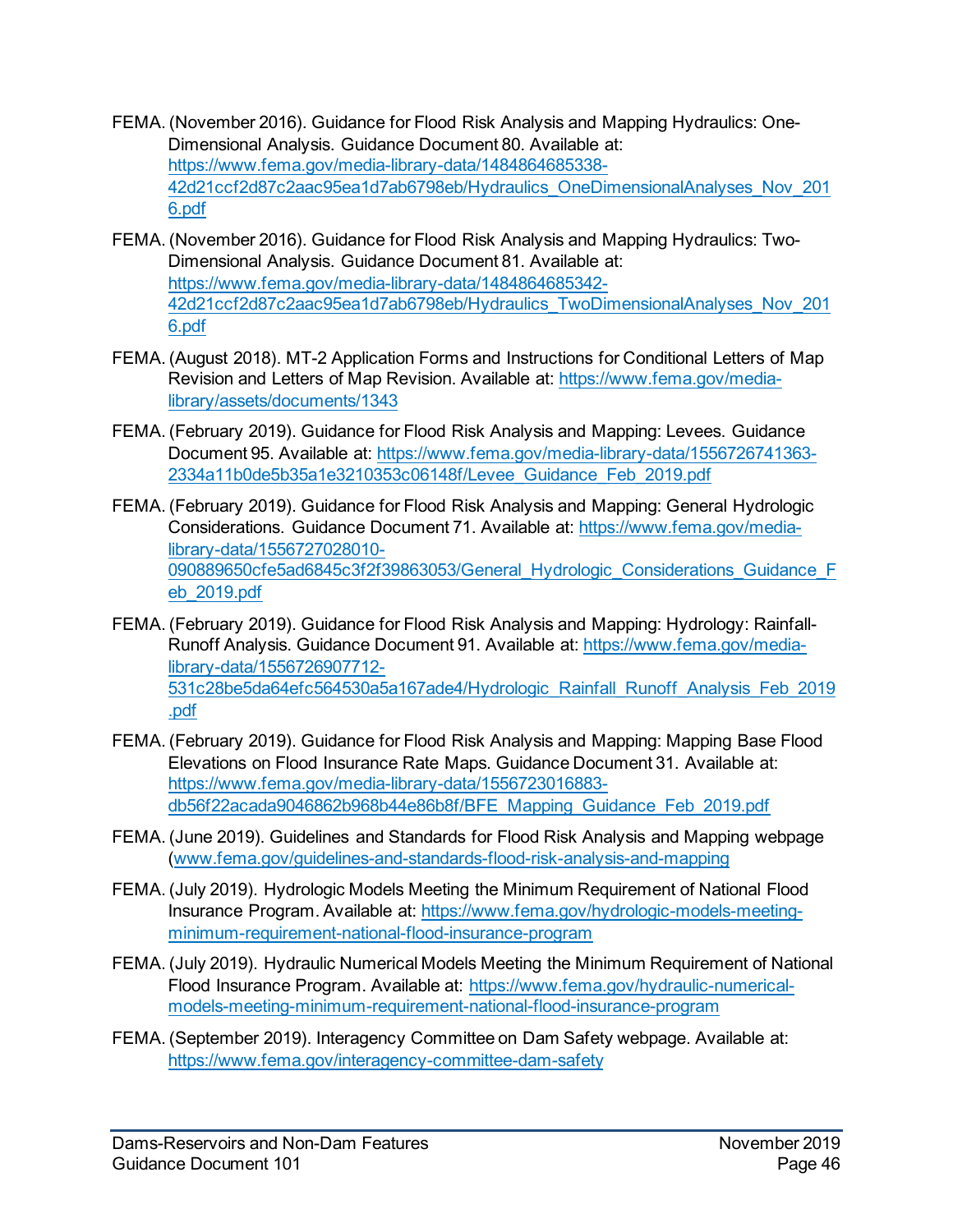- FEMA. (September 2019). National Dam Safety Program webpage. Available at: <https://www.fema.gov/national-dam-safety-program>
- FEMA. (September 2019). Rehabilitation of High Hazard Potential Dam Grant Program webpage. Available at: [https://www.fema.gov/rehabilitation-high-hazard-potential-dam](https://www.fema.gov/rehabilitation-high-hazard-potential-dam-grant-program)[grant-program](https://www.fema.gov/rehabilitation-high-hazard-potential-dam-grant-program)
- FEMA. (October 2019). The National Dam Safety Review Board webpage. Available at: <https://www.fema.gov/national-dam-safety-review-board>
- Natural Resources Conservation Service (NRCS). (February 2005). Terminology and Definitions Associated with Revegetation. Available at: [https://www.nrcs.usda.gov/Internet/FSE\\_PLANTMATERIALS/publications/wapmctn6333](https://www.nrcs.usda.gov/Internet/FSE_PLANTMATERIALS/publications/wapmctn6333.pdf) [.pdf](https://www.nrcs.usda.gov/Internet/FSE_PLANTMATERIALS/publications/wapmctn6333.pdf)
- NRCS. (June 2012). Regions Map. Available at: <http://www.nrcs.usda.gov/about/organization/regions.html>
- Stalker, T. (August 2013). Decade of Work to Reduce Flood Risk Nearly Complete in Napa. Retrieved from USACE Sacramento District Website: [http://www.spk.usace.army.mil/Media/NewsStories/tabid/1033/Article/479184/deca de](http://www.spk.usace.army.mil/Media/NewsStories/tabid/1033/Article/479184/deca%20de-of-work-to-reduce-flood-risk-nearly-complete-in-napa.aspx)[of-work-to-reduce-flood-risk-nearly-complete-in-napa.aspx](http://www.spk.usace.army.mil/Media/NewsStories/tabid/1033/Article/479184/deca%20de-of-work-to-reduce-flood-risk-nearly-complete-in-napa.aspx)
- U.S. Army Corps of Engineers (USACE). (March 31, 2014). ER 1110-2-1156, Engineering and Design: Safety of Dams—Policy and Procedures. Available at: [https://www.publications.usace.army.mil/Portals/76/Publications/EngineerRegulations/E](https://www.publications.usace.army.mil/Portals/76/Publications/EngineerRegulations/ER_1110-2-1156.pdf) [R\\_1110-2-1156.pdf](https://www.publications.usace.army.mil/Portals/76/Publications/EngineerRegulations/ER_1110-2-1156.pdf)
- USACE. (June 2019). National Inventory of Dams (NID) database. Available at: [http://nid.usace.army.mil](http://nid.usace.army.mil/)
- U.S. Bureau of Reclamation. (2019). Reclamation Library, Glossary. Available at: <https://www.usbr.gov/library/glossary/>